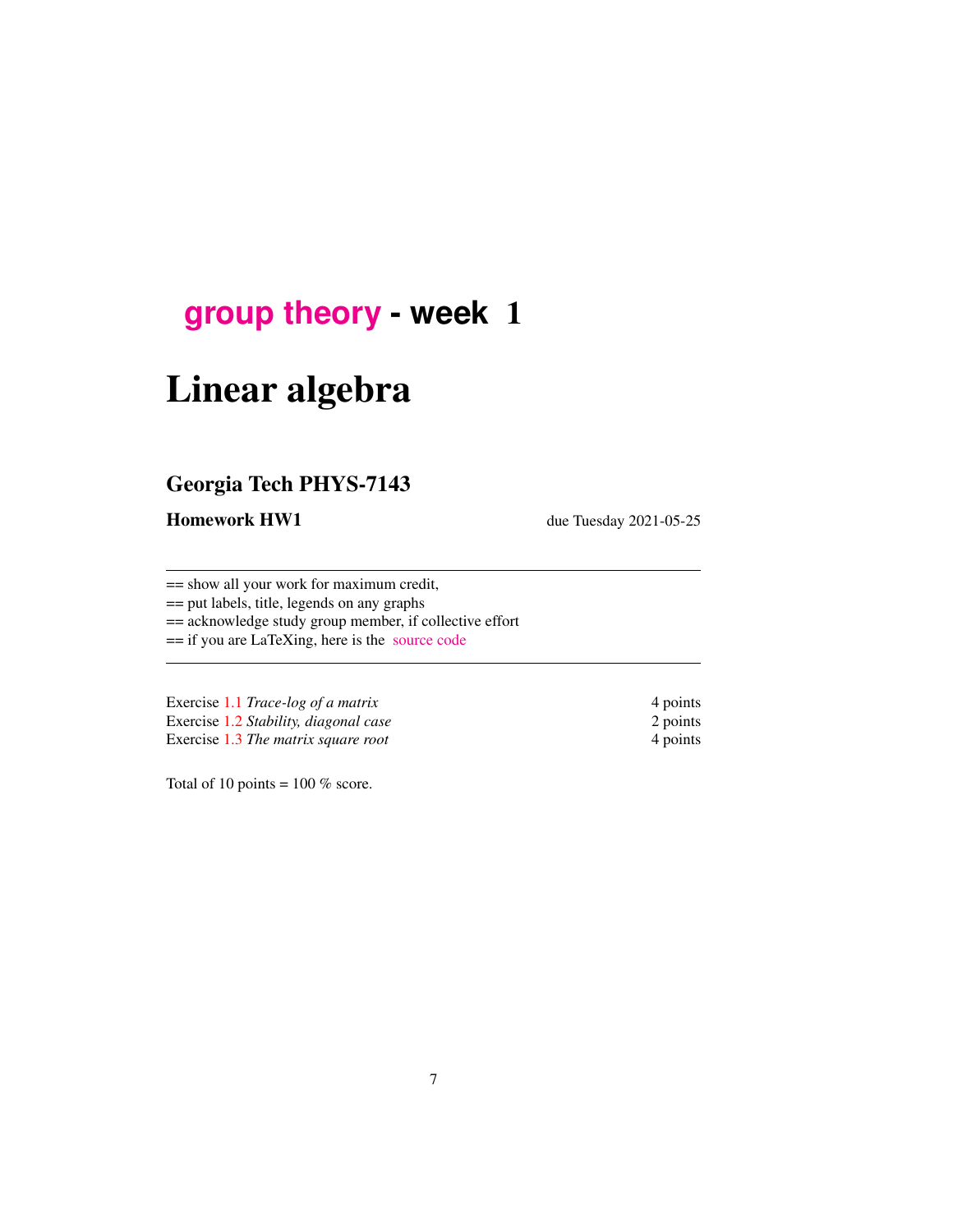Diagonalizing the matrix: that's the key to the whole thing. — [Governor Arnold Schwarzenegger](https://www.prairiehome.org/story/2003/11/29/guy-noir.html)

#### 2021-05-18 Predrag Week 1 *Linear algebra*

- [Light purple text](http://ChaosBook.org/figs/cat.hammock.gif) in this PDF is a live hyperlink. If you encounter a ChaosBook.org [web login:](http://ChaosBook.org/library/) all copyright-protected references are on a password protected site. What password? If you are a Georgia Tech student, I can help you with that.
- The fastest way to watch any week's lecture videos is by letting YouTube run the

*course playlist*

Downside is that the playlist plays also all 'extra' videos - you can skip through those, if you are short on time. Or patience.

#### 1.1 Week's videos, reading

- Sect. [1.4](#page-3-0) *Matrix-valued functions*
	- *Matrices : 2 kinds*
	- *Derivative of a matrix function*
	- *Exponential, logarithm of a matrix*
	- *Determinant is a volume*
	- $log \ det = tr log$  (updated Aug 18, 2020)
	- *Multi-matrix functions* (optional, for the QM inclined)
- Sect. [1.5](#page-6-0) *A linear diversion*

There are two representations of exponential of constant matrix, the Taylor series [\(1.7\)](#page-5-0) and the compound interest (Euler product) formulas [\(1.8\)](#page-5-0).

*Linear differential equations*

• Sect. [1.6](#page-7-0) *Eigenvalues and eigenvectors*

Hamilton-Cayley equation, projection operators [\(1.27\)](#page-8-0), any matrix function is evaluated by spectral decomposition [\(1.30\)](#page-9-0). Work through example [1.5.](#page-12-0)

- *Eigenvalues and eigenvectors*
- *What's the deal with Hamilton-Cayley?*
- *Spectral decomposition*
- *Spectral decomposition and completeness*
- *Right, left eigenvectors*
- *A projection operators workout*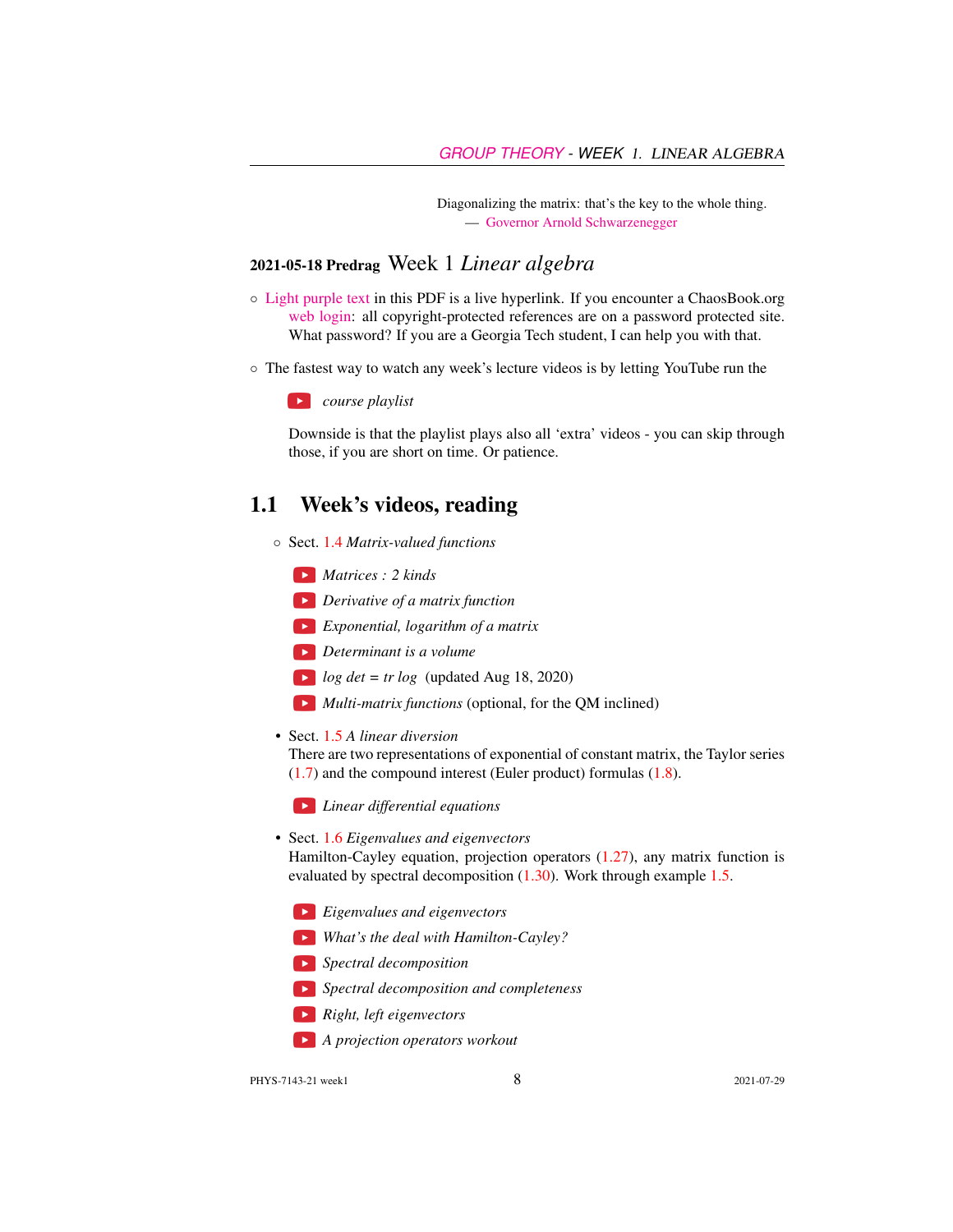#### 1.2 Other sources (optional)

Mopping up operations are the activities that engage most scientists throughout their careers.

— Thomas Kuhn, *The Structure of Scientific Revolutions*

The subject of linear algebra is a vast and very alive research area, generates innumerable tomes of its own, and is way beyond what we can exhaustively cover here. Some linear operators and matrices reading (optional reading for week 1, not required for this course; whenever the text is colored, you can click on the live hyperlink in the pdf version of these notes):

- Stone and Goldbart [\[15\]](#page-16-3), *Mathematics for Physics: A Guided Tour for Graduate Students*, [Appendix A.](http://ChaosBook.org/course2/StGoAppA.pdf) This is an advanced summary where you will find almost everything one needs to know.
- AWH p. 113 [Functions of Matrices.](http://ChaosBook.org/library/ArWeHa13chap2.pdf#section*.30) Anything prefixed by AWH, like "Kro-necker product [AWH eq. \(2.55\)"](http://ChaosBook.org/library/ArWeHa13chap2.pdf#section*.29) refers to the more pedestrian and perhaps easier to read Arfken, Weber & Harris [\[2\]](#page-15-0) *Mathematical Methods for Physicists: A Comprehensive Guide* [\(Georgia Tech students can get it from GaTech Library\).](https://www.sciencedirect.com/book/9780123846549/mathematical-methods-for-physicists)
- AWH Section *2.2 Matrices*
- AWH Example 2.2.6 *Exponential of a diagonal matrix*
- AWH Chapter 2 *Determinants and matrices* [\(click here\).](http://ChaosBook.org/library/ArWeHa13chap2.pdf)
- AWH Section 6.1 *Eigenvalue Equations* [\(click here\).](http://ChaosBook.org/library/ArWeHa13chap6.pdf)
- AWH Chapter 6 *Eigenvalue problems* [\(click here\).](http://ChaosBook.org/library/ArWeHa13chap6EigenvalueProbs.pdf)
- In sect. [1.4](#page-3-0) I make matrix functions appear easier than they really are. For an in-<br>depth discussion, consult Golub and Van Loan [\[8\]](#page-15-1) *Matrix Computations*, chap. 9 *Functions of Matrices* [\(click here\).](http://ChaosBook.org/library/GoVanLo96.pdf)
- Much more than you ever wanted to know about linear algebra: Axler [\[3\]](#page-15-2) *Down with determinants!* [\(click here\).](https://www.maa.org/sites/default/files/pdf/awards/Axler-Ford-1996.pdf)
- Steve Trettel *Linear Algebra and the Periodic Table* is a gentle 53 min tour from vectors to function spaces to quantum mechanics. True, what they teach you as QM is 95% linear algebra, but Trettel does not mention that QM is 95% one amazing experimental fact:  $\hbar$  is a nature-given *constant*. Mathematicians...
- Grant Sanderson *Essence of linear algebra* ([3Blue1Brown\)](https://www.3blue1brown.com/). Karan Shah likes the geometrical explanations of linear algebra eigen-values / -vectors, recommends it.

**Question** 1.1. Henriette Roux finds course notes confusing

Q Couldn't you use one single, definitive text for methods taught in the course?

A It's a grad school, so it is research focused - I myself am (re)learning the topics that we are

2021-07-29 PHYS-7143-21 week1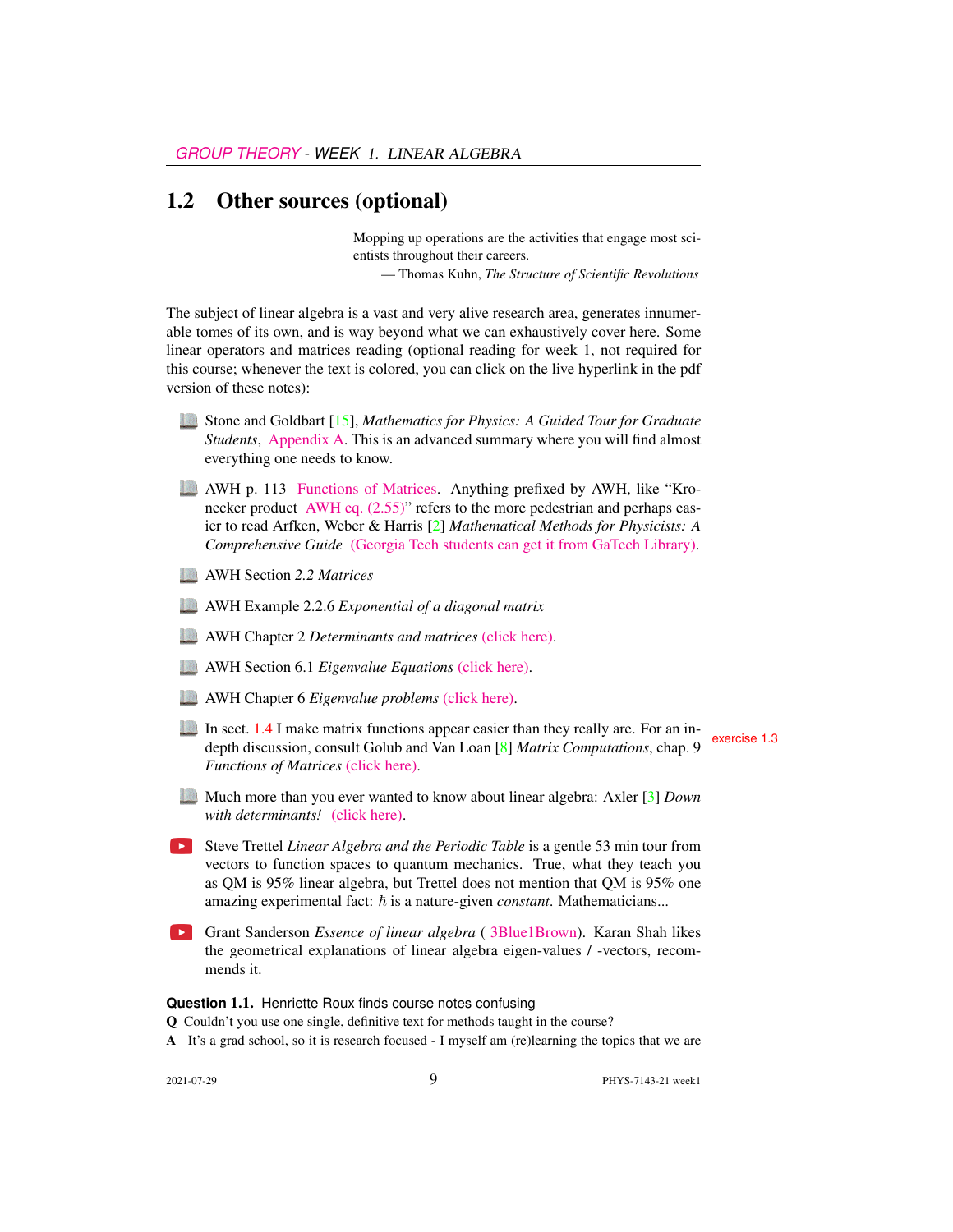going through the course, using various sources. My emphasis in this course is on understanding and meaning, not on getting all signs and  $2\pi$ 's right, and I find reading about the topic from several perspectives helpful. But if you really find one book more comfortable, nearly all topics are covered in Arfken, Weber & Harris [\[2\]](#page-15-0).

#### 1.3 Special projects

Several people have been interested in taking a special project, instead of the final in the course. If you propose to work out in detail some group-theory needed for your own research (but you have not taken the time to master the theory), that would be ideal. Random examples of interesting topics (i.e., something that Predrag would like to learn from you:) –

- 1. The talk by [David Weitz](http://www.physics.gatech.edu/event/soft-matter-incubator-smi-distinguished-lecture-series) on melting of crystal lattices. Can you do a calculation on a Wigner lattice or a graphene, or a silicon carbide polytype used as a substrate in our graphene lab (ask Claire Berger about it), using our group theory methods as applied to space groups (2- or 3-D lattices)?
- 2. If you are really wild about string theory, then you can read Giles and Thorn [\[7\]](#page-15-3) *Lattice approach to string theory*, and write up what you have learned as the project report. The Giles-Thorn (GT) discretization of the worldsheet begins with a representation of the free closed or open string propagator as a lightcone worldsheet path integral defined on a lattice. The sequel Papathanasiou and Thorn [\[14\]](#page-16-4) *Worldsheet propagator on the lightcone worldsheet lattice* gives in Appendix B 2D lattice Neumann open string, Dirichlet open string, and closed string propagators. *Discrete Green's functions* are explained, for example, by Chung and Yau [\[4\]](#page-15-4) who give explicitly, in their Theorem 6, a 2-dimensional lattice Green's function for a rectangular region  $R^{[\ell_1 \times \ell_2]}$ . The paper is cited over 100 times, maybe there is a better, more up-to-date one to read in that list.
- 3. 3-springs system of sect. 6.4.

I recommend that you take a final, as these are hard and time-consuming projects, and the faculty does not want to overburden you with course work. However, if a project dovetails with your research interests, it might be worth it. Fly it by me.

#### <span id="page-3-0"></span>1.4 Matrix-valued functions

What is a matrix? —Werner Heisenberg (1925) What is the matrix? —-Keanu Reeves (1999)

Why should a working physicist care about linear algebra? Physicists were blissfully ignorant of group theory until 1920's, but with Heisenberg's sojourn in Helgoland,

PHYS-7143-21 week1 2021-07-29 2021-07-29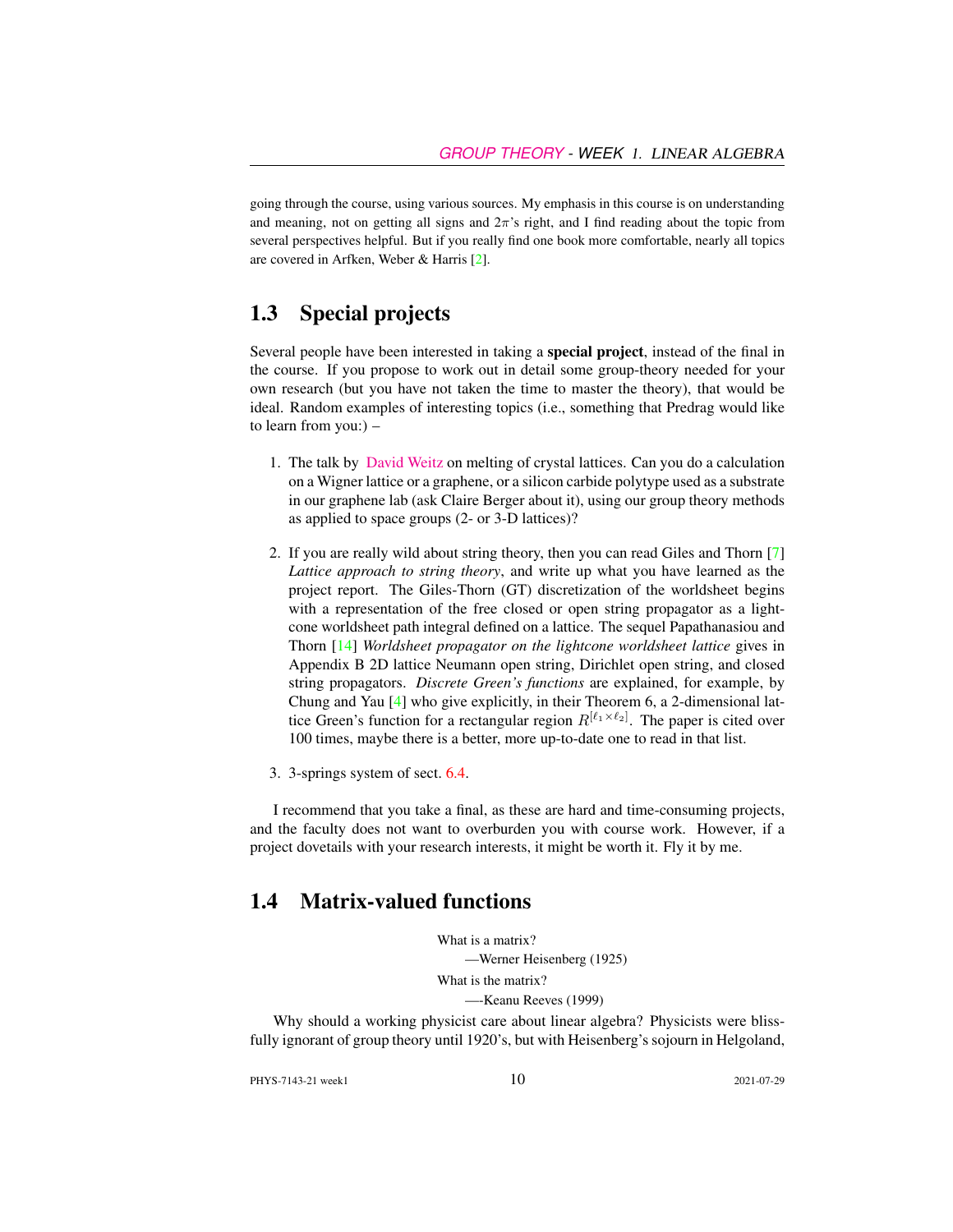everything changed. Quantum Mechanics was formulated as

<span id="page-4-0"></span>
$$
\phi(t) = \hat{U}^t \phi(0), \qquad \hat{U}^t = e^{-\frac{i}{\hbar}t\hat{H}}, \tag{1.1}
$$

where  $\phi(t)$  is the quantum wave function t,  $\hat{U}^t$  is the unitary quantum evolution operator, and  $\hat{H}$  is the Hamiltonian operator. Fine, but what does this equation *mean*? In the first lecture we deconstruct it.

The matrices that have to be evaluated are very high-dimensional, in principle infinite dimensional, and the numerical challenges can quickly get out of hand. What made it possible to solve these equations analytically in 1920's for a few iconic problems, such as the hydrogen atom, are the symmetries, or in other words group theory, which start sketching out in the second lecture (and fill in the details in the next 27 lectures).

Whenever you are confused about an "operator", think "matrix". Here we recapitulate a few matrix algebra concepts that we found essential. The punch line is  $(1.35)$ : Hamilton-Cayley equation  $\prod (\mathbf{M} - \lambda_i \mathbf{1}) = 0$  associates with each distinct root  $\lambda_i$  of a matrix M a projection onto ith vector subspace

$$
\mathbf{P}_i = \prod_{j \neq i} \frac{\mathbf{M} - \lambda_j \mathbf{1}}{\lambda_i - \lambda_j}.
$$

What follows - for this week - is a jumble of Predrag's notes. If you understand the examples, we are on the roll. If not, ask :)

How are we to think of the quantum operator

$$
\hat{H} = \hat{T} + \hat{V}, \qquad \hat{T} = \hat{p}^2 / 2m, \qquad \hat{V} = V(\hat{q}),
$$
\n(1.2)

corresponding to a classical Hamiltonian  $H = T + V$ , where T is kinetic energy, and V is the potential?

Expressed in terms of basis functions, the quantum evolution operator is an infinitedimensional matrix; if we happen to know the eigenbasis of the Hamiltonian, the problem is solved already. In real life we have to guess that some complete basis set is good starting point for solving the problem, and go from there. In practice we truncate such operator representations to finite-dimensional matrices, so it pays to recapitulate a few relevant facts about matrix algebra and some of the properties of functions of finite-dimensional matrices.

Matrix derivatives. The derivative of a matrix is a matrix with elements

$$
\mathbf{A}'(x) = \frac{d\mathbf{A}(x)}{dx}, \qquad A'_{ij}(x) = \frac{d}{dx}A_{ij}(x). \tag{1.3}
$$

Derivatives of products of matrices are evaluated by the chain rule

$$
\frac{d}{dx}(\mathbf{AB}) = \frac{d\mathbf{A}}{dx}\mathbf{B} + \mathbf{A}\frac{d\mathbf{B}}{dx}.
$$
\n(1.4)

A matrix and its derivative matrix in general do not commute

$$
\frac{d}{dx}\mathbf{A}^2 = \frac{d\mathbf{A}}{dx}\mathbf{A} + \mathbf{A}\frac{d\mathbf{A}}{dx}.
$$
\n(1.5)

2021-07-29 **11** PHYS-7143-21 week1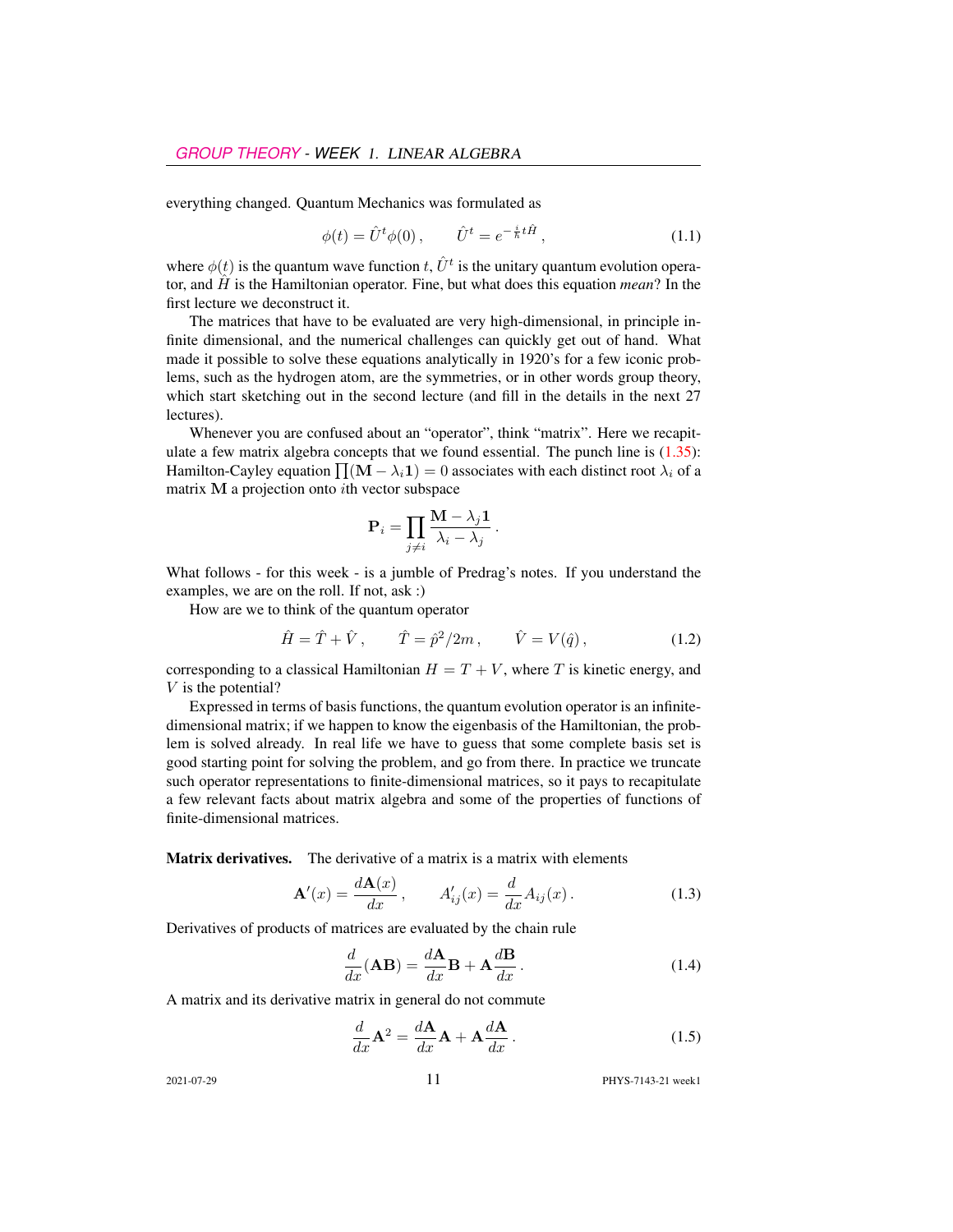The derivative of the inverse of a matrix, if the inverse exists, follows from  $\frac{d}{dx}(\mathbf{A}\mathbf{A}^{-1}) =$ 0:

$$
\frac{d}{dx}\mathbf{A}^{-1} = -\frac{1}{\mathbf{A}}\frac{d\mathbf{A}}{dx}\frac{1}{\mathbf{A}}.
$$
\n(1.6)

Matrix functions. A function of a single variable that can be expressed in terms of additions and multiplications generalizes to a matrix-valued function by replacing the variable by a matrix.

In particular, the exponential of a constant matrix can be defined either by its series expansion, or as a limit of an infinite product:

<span id="page-5-0"></span>
$$
e^{\mathbf{A}} = \sum_{k=0}^{\infty} \frac{1}{k!} \mathbf{A}^{k}, \qquad \mathbf{A}^{0} = \mathbf{1}
$$
 (1.7)

$$
= \lim_{N \to \infty} \left( 1 + \frac{1}{N} \mathbf{A} \right)^N \tag{1.8}
$$

The first equation follows from the second one by the binomial theorem, so these indeed are equivalent definitions. That the terms of order  $O(N^{-2})$  or smaller do not matter for a function of a single variable follows from the bound

$$
\left(1+\frac{x-\epsilon}{N}\right)^N < \left(1+\frac{x+\delta x_N}{N}\right)^N < \left(1+\frac{x+\epsilon}{N}\right)^N,
$$

where  $|\delta x_N| < \epsilon$ . If  $\lim \delta x_N \to 0$  as  $N \to \infty$ , the extra terms do not contribute. A proof for matrices would probably require defining the norm of a matrix (and, more generally, a norm of an operator acting on a Banach space) first. If you know an easy proof, let us know.

Logarithm of a matrix. The logarithm of a matrix is defined by the power series

$$
\ln(\mathbf{1} - \mathbf{A}) = -\sum_{k=1}^{\infty} \frac{\mathbf{A}^k}{k}.
$$
 (1.9)

log det = tr log matrix identity. Consider now the determinant

$$
\det(e^{\mathbf{A}}) = \lim_{N \to \infty} \left( \det \left( \mathbf{1} + \mathbf{A}/N \right) \right)^N.
$$

To the leading order in  $1/N$ 

$$
\det (1 + A/N) = 1 + \frac{1}{N} tr A + O(N^{-2}).
$$

hence

$$
\det e^{\mathbf{A}} = \lim_{N \to \infty} \left( 1 + \frac{1}{N} \text{tr} \, \mathbf{A} + O(N^{-2}) \right)^N = \lim_{N \to \infty} \left( 1 + \frac{\text{tr} \, \mathbf{A}}{N} \right)^N = e^{\text{tr} \, \mathbf{A}} \tag{1.10}
$$

Defining 
$$
M = e^{A}
$$
 we can write this as

$$
\ln \det \mathbf{M} = \text{tr} \ln \mathbf{M},\tag{1.11}
$$

a crazy useful identity that you will run into over and over again.

PHYS-7143-21 week1 2021-07-29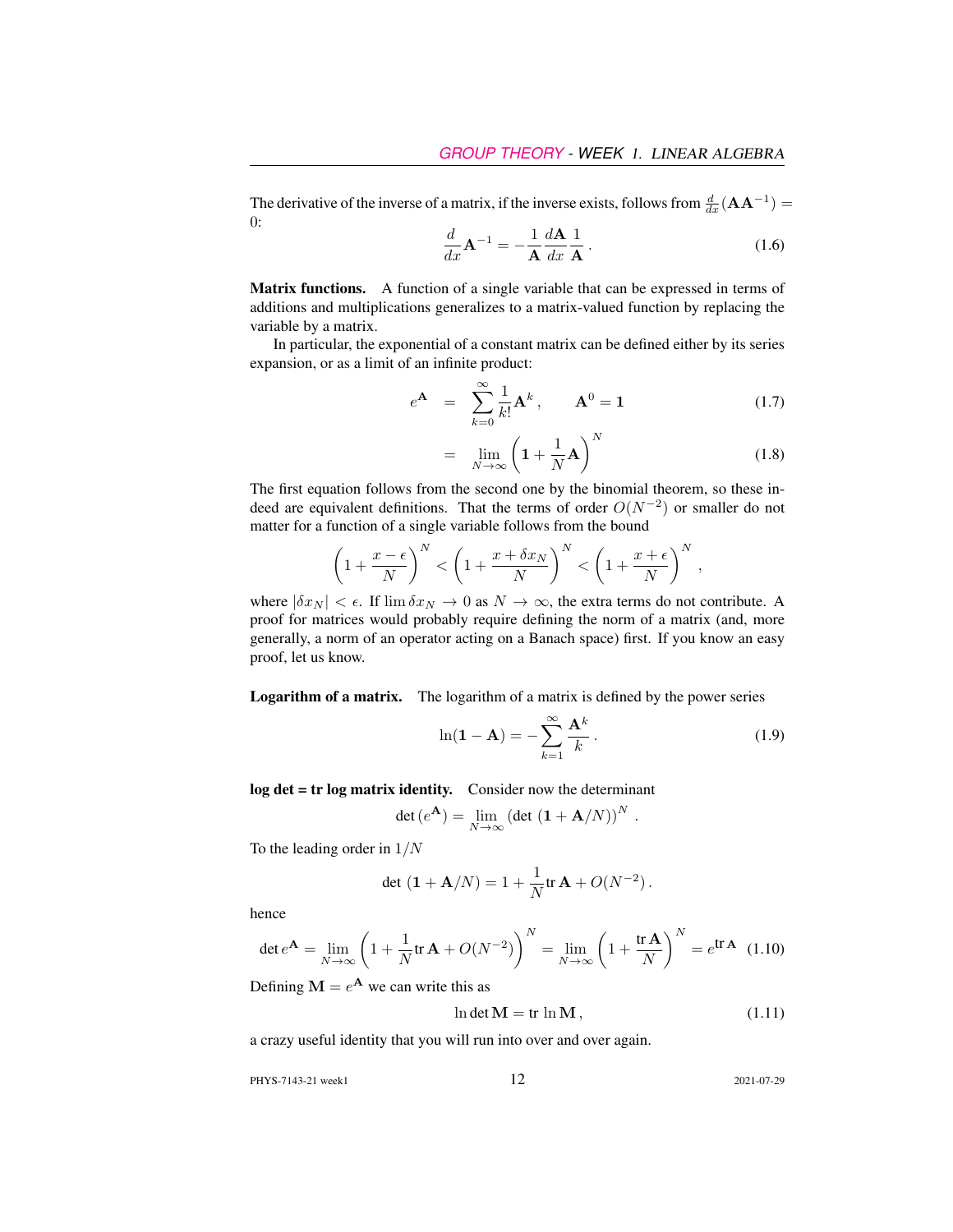Functions of several matrices. Due to non-commutativity of matrices, generalization of a function of several variables to a function of several matrices is not as straightforward. Expression involving several matrices depend on their commutation relations. For example, the Baker-Campbell-Hausdorff commutator expansion

$$
e^{t\mathbf{A}}\mathbf{B}e^{-t\mathbf{A}} = \mathbf{B} + t[\mathbf{A}, \mathbf{B}] + \frac{t^2}{2}[\mathbf{A}, [\mathbf{A}, \mathbf{B}]] + \frac{t^3}{3!}[\mathbf{A}, [\mathbf{A}, [\mathbf{A}, \mathbf{B}]]] + \cdots \quad (1.12)
$$

sometimes used to establish the equivalence of the Heisenberg and Schrödinger pictures of quantum mechanics, follows by recursive evaluation of  $t$  derivatives

$$
\frac{d}{dt}\left(e^{t\mathbf{A}}\mathbf{B}e^{-t\mathbf{A}}\right) = e^{t\mathbf{A}}[\mathbf{A},\mathbf{B}]e^{-t\mathbf{A}}.
$$

Expanding  $\exp(A + B)$ ,  $\exp A$ ,  $\exp B$  to first few orders using [\(1.7\)](#page-5-0) yields

$$
e^{(A+B)/N} = e^{A/N} e^{B/N} - \frac{1}{2N^2} [A, B] + O(N^{-3}), \qquad (1.13)
$$

and the Trotter product formula: if **B**, **C** and  $A = B + C$  are matrices, then

$$
e^{\mathbf{A}} = \lim_{N \to \infty} \left( e^{\mathbf{B}/N} e^{\mathbf{C}/N} \right)^N \tag{1.14}
$$

In particular, we can now make sense of the quantum evolution operator  $(1.1)$  as a succession of short free flights (kinetic term) interspersed by small acceleration kicks (potential term),

$$
e^{-it\hat{H}} = \lim_{N \to \infty} \left( e^{-i\Delta t \hat{T}} e^{-i\Delta t \hat{V}} \right)^N, \qquad \Delta t = t/N, \qquad (1.15)
$$

where we have set  $\hbar = 1$ .

#### <span id="page-6-0"></span>1.5 A linear diversion

Linear is good, nonlinear is bad. —Jean Bellissard

(Notes based of [ChaosBook.org/chapters/stability.pdf\)](http://ChaosBook.org/chapters/stability.pdf)

Linear fields are the simplest vector fields, described by linear differential equations which can be solved explicitly, with solutions that are good for all times. The state space for linear differential equations is  $\mathcal{M} = \mathbb{R}^d$ , and the equations of motion are written in terms of a vector  $x$  and a constant stability matrix  $A$  as

<span id="page-6-1"></span>
$$
\dot{x} = v(x) = Ax. \tag{1.16}
$$

Solving this equation means finding the state space trajectory

$$
x(t) = (x_1(t), x_2(t), \dots, x_d(t))
$$

2021-07-29 13 PHYS-7143-21 week1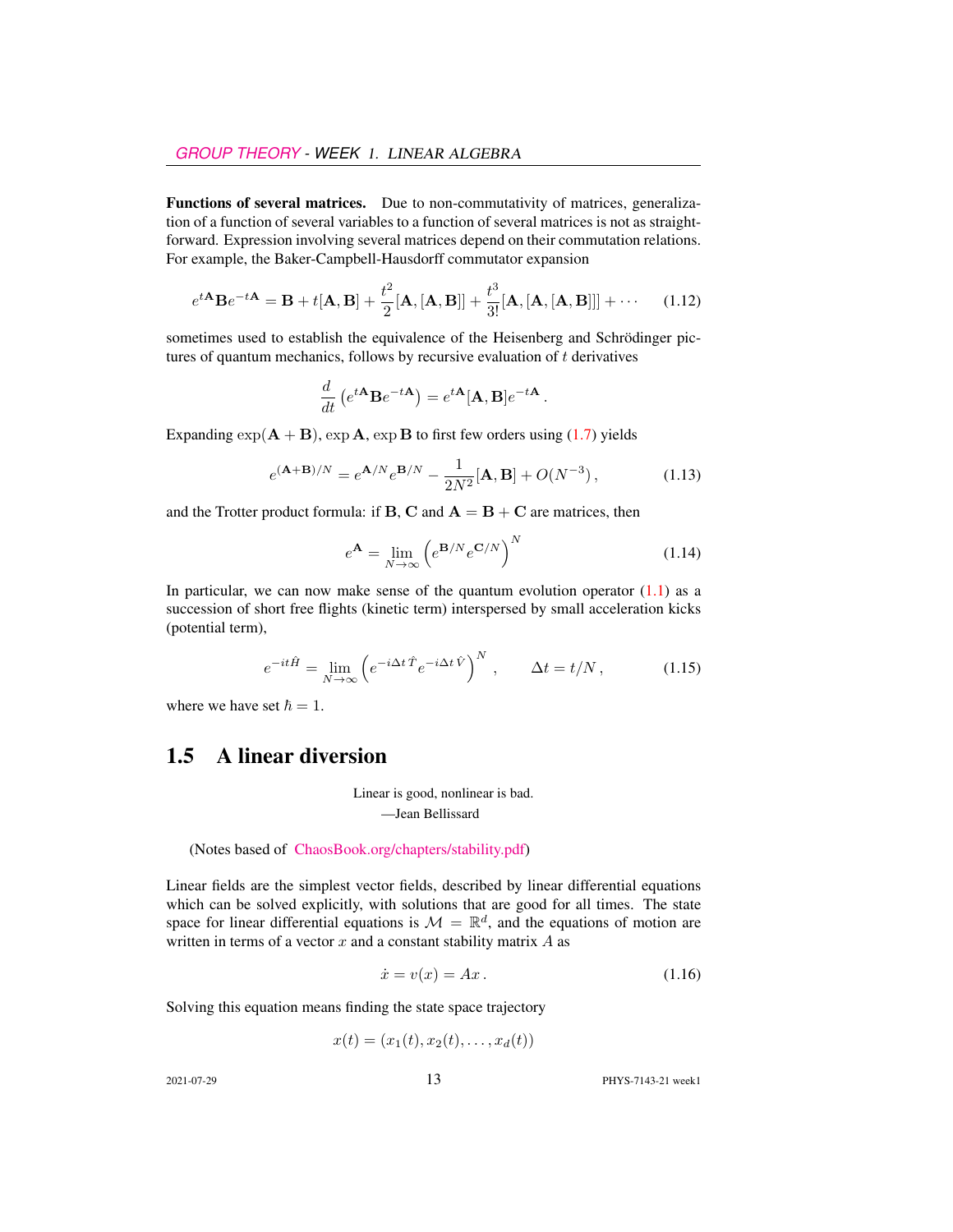passing through a given initial point  $x_0$ . If  $x(t)$  is a solution with  $x(0) = x_0$  and  $y(t)$  another solution with  $y(0) = y_0$ , then the linear combination  $ax(t) + by(t)$  with  $a, b \in \mathbb{R}$  is also a solution, but now starting at the point  $ax_0 + by_0$ . At any instant in time, the space of solutions is a  $d$ -dimensional vector space, spanned by a basis of  $d$ linearly independent solutions.

How do we solve the linear differential equation  $(1.16)$ ? If instead of a matrix equation we have a scalar one,  $\dot{x} = \lambda x$  , the solution is  $x(t) = e^{t\lambda}x_0$  . In order to solve the d-dimensional matrix case, it is helpful to rederive this solution by studying what happens for a short time step  $\Delta t$ . If time  $t = 0$  coincides with position  $x(0)$ , then

<span id="page-7-1"></span>
$$
\frac{x(\Delta t) - x(0)}{\Delta t} = \lambda x(0),\tag{1.17}
$$

which we iterate  $m$  times to obtain Euler's formula for compounding interest

<span id="page-7-2"></span>
$$
x(t) \approx \left(1 + \frac{t}{m}\lambda\right)^m x(0) \approx e^{t\lambda} x(0).
$$
 (1.18)

The term in parentheses acts on the initial condition  $x(0)$  and evolves it to  $x(t)$  by taking m small time steps  $\Delta t = t/m$ . As  $m \to \infty$ , the term in parentheses converges to  $e^{t\lambda}$ . Consider now the matrix version of equation [\(1.17\)](#page-7-1):

$$
\frac{x(\Delta t) - x(0)}{\Delta t} = Ax(0). \tag{1.19}
$$

A representative point x is now a vector in  $\mathbb{R}^d$  acted on by the matrix A, as in [\(1.16\)](#page-6-1). Denoting by 1 the identity matrix, and repeating the steps  $(1.17)$  and  $(1.18)$  we obtain Euler's formula for the exponential of a matrix:

$$
x(t) = Jt x(0), \t Jt = etA = \lim_{m \to \infty} \left( 1 + \frac{t}{m} A \right)^m, \t (1.20)
$$

where  $J^t = J(t)$  is a short hand for  $\exp(tA)$ .

#### <span id="page-7-0"></span>1.6 Eigenvalues and eigenvectors

10. Try to leave out the part that readers tend to skip. — Elmore Leonard's Ten Rules of Writing.

**Eigenvalues** of a  $[d \times d]$  matrix **M** are the roots of its characteristic polynomial

<span id="page-7-4"></span>
$$
\det\left(\mathbf{M} - \lambda \mathbf{1}\right) = \prod(\lambda_i - \lambda) = 0. \tag{1.21}
$$

Given a nonsingular matrix M, with all  $\lambda_i \neq 0$ , acting on d-dimensional vectors x, we would like to determine *eigenvectors*  $e^{(i)}$  of M on which M acts by scalar multiplication by eigenvalue  $\lambda_i$ 

<span id="page-7-3"></span>
$$
\mathbf{M}\,\mathbf{e}^{(i)} = \lambda_i \mathbf{e}^{(i)}\,. \tag{1.22}
$$

PHYS-7143-21 week1 2021-07-29 2021-07-29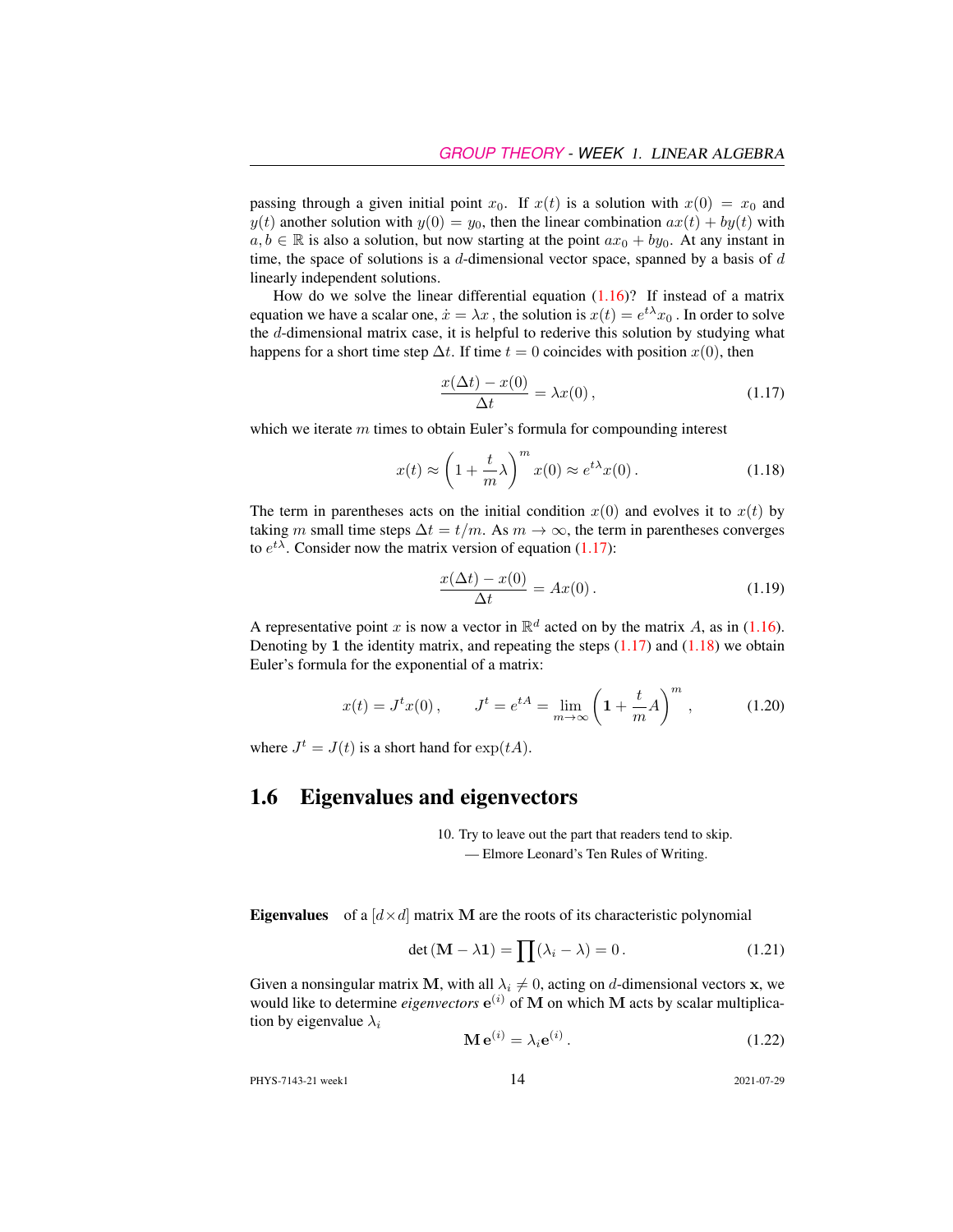If  $\lambda_i \neq \lambda_j$ ,  $e^{(i)}$  and  $e^{(j)}$  are linearly independent. There are at most d distinct eigenvalues which we order by their real parts, Re  $\lambda_i \geq \text{Re }\lambda_{i+1}$ .

If all eigenvalues are distinct,  $e^{(j)}$  are d linearly independent vectors which can be used as a (non-orthogonal) basis for any d-dimensional vector  $\mathbf{x} \in \mathbb{R}^d$ 

<span id="page-8-1"></span>
$$
\mathbf{x} = x_1 \,\mathbf{e}^{(1)} + x_2 \,\mathbf{e}^{(2)} + \dots + x_d \,\mathbf{e}^{(d)}.
$$
 (1.23)

However, r, the number of distinct eigenvalues, is in general smaller than the dimension of the matrix,  $r \leq d$  (see example [1.3\)](#page-10-0).

From [\(1.22\)](#page-7-3) it follows that

$$
(\mathbf{M} - \lambda_i \mathbf{1}) \mathbf{e}^{(j)} = (\lambda_j - \lambda_i) \mathbf{e}^{(j)},
$$

matrix  $(M - \lambda_i 1)$  annihilates  $e^{(i)}$ , thus the product of all such factors annihilates any vector, and the matrix M satisfies its characteristic equation

<span id="page-8-3"></span>
$$
\prod_{i=1}^{d} (\mathbf{M} - \lambda_i \mathbf{1}) = 0.
$$
 (1.24)

.

This humble fact has a name: the Hamilton-Cayley theorem. If we delete one term from this product, we find that the remainder projects  $x$  from  $(1.23)$  onto the corresponding eigenspace:

$$
\prod_{j \neq i} (\mathbf{M} - \lambda_j \mathbf{1}) \mathbf{x} = \prod_{j \neq i} (\lambda_i - \lambda_j) x_i e^{(i)}
$$

Dividing through by the  $(\lambda_i - \lambda_j)$  factors yields the *projection operators* 

$$
\mathbf{P}_{i} = \prod_{j \neq i} \frac{\mathbf{M} - \lambda_{j} \mathbf{1}}{\lambda_{i} - \lambda_{j}},\tag{1.25}
$$

which are *orthogonal* and *complete*:

<span id="page-8-2"></span>
$$
\mathbf{P}_{i}\mathbf{P}_{j} = \delta_{ij}\mathbf{P}_{j}, \quad \text{(no sum on } j), \qquad \sum_{i=1}^{r} \mathbf{P}_{i} = \mathbf{1}, \tag{1.26}
$$

with the dimension of the *i*th subspace given by  $d_i = \text{tr } \mathbf{P}_i$ . For each distinct eigenvalue  $\lambda_i$  of M,

<span id="page-8-0"></span>
$$
(\mathbf{M} - \lambda_j \mathbf{1}) \mathbf{P}_j = \mathbf{P}_j (\mathbf{M} - \lambda_j \mathbf{1}) = 0, \qquad (1.27)
$$

the colums/rows of  $P_j$  are the right/left eigenvectors  $e^{(j)}$ ,  $e_{(j)}$  of M which (provided M is not of Jordan type, see example [1.3\)](#page-10-0) span the corresponding linearized subspace.

The main take-home is that once the distinct non-zero eigenvalues  $\{\lambda_i\}$  are computed, projection operators are polynomials in M which need no further diagonalizations or orthogonalizations.

It follows from the characteristic equation [\(1.27\)](#page-8-0) that  $\lambda_i$  is the eigenvalue of M on  $P_i$  subspace:

$$
\mathbf{MP}_i = \lambda_i \mathbf{P}_i \qquad \text{(no sum on } i\text{)}.
$$
 (1.28)

2021-07-29 **15** PHYS-7143-21 weekl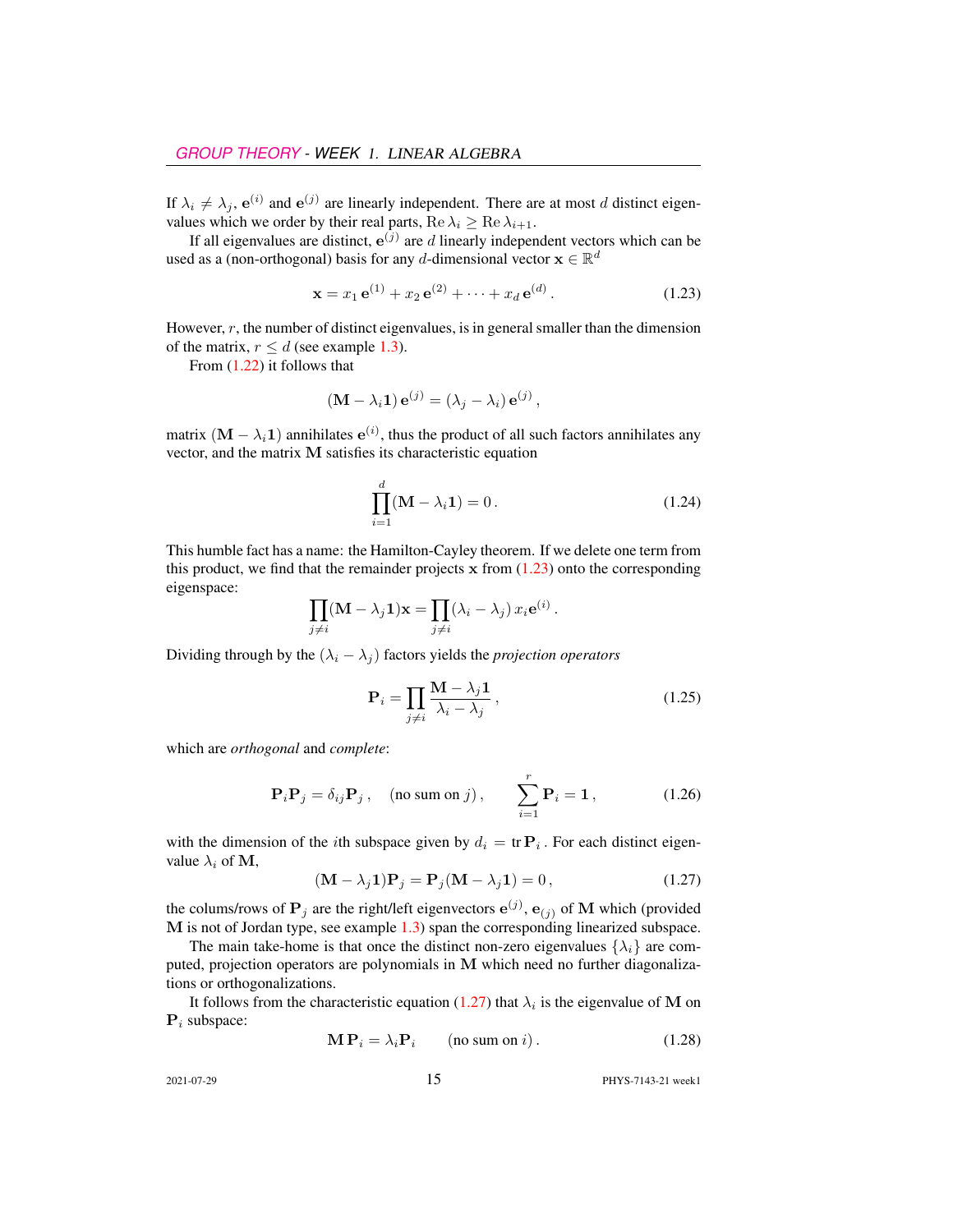Using  $M = M 1$  and completeness relation [\(1.26\)](#page-8-2) we can rewrite M as

<span id="page-9-3"></span>
$$
\mathbf{M} = \lambda_1 \mathbf{P}_1 + \lambda_2 \mathbf{P}_2 + \dots + \lambda_d \mathbf{P}_d.
$$
 (1.29)

Any matrix function  $f(\mathbf{M})$  takes the scalar value  $f(\lambda_i)$  on the  $\mathbf{P}_i$  subspace,  $f(\mathbf{M}) \mathbf{P}_i =$  $f(\lambda_i) \mathbf{P}_i$ , and is thus easily evaluated through its *spectral decomposition* 

<span id="page-9-0"></span>
$$
f(\mathbf{M}) = \sum_{i} f(\lambda_i) \mathbf{P}_i.
$$
 (1.30)

This, of course, is the reason why anyone but a fool works with irreducible reps: they reduce matrix (AKA "operator") evaluations to manipulations with numbers.

By [\(1.27\)](#page-8-0) every column of  $P_i$  is proportional to a right eigenvector  $e^{(i)}$ , and its every row to a left eigenvector  $e_{(i)}$ . In general, neither set is orthogonal, but by the idempotence condition [\(1.26\)](#page-8-2), they are mutually orthogonal,

<span id="page-9-2"></span>
$$
\mathbf{e}_{(i)} \cdot \mathbf{e}^{(j)} = c_j \, \delta_i^j \,. \tag{1.31}
$$

The non-zero constant  $c_i$  is convention dependent and not worth fixing, unless you feel nostalgic about Clebsch-Gordan coefficients. We shall set  $c_j = 1$ . Then it is convenient to collect all left and right eigenvectors into a single matrix.

**Example** 1.1. *Linear stability of 2-dimensional flows: For a 2-dimensional flow* the eigenvalues  $\lambda_1, \lambda_2$  of A are either real, leading to a linear motion along their eigen*vectors,*  $x_j(t) = x_j(0) \exp(t\lambda_j)$ , or form a complex conjugate pair  $\lambda_1 = \mu + i\omega$ ,  $\lambda_2 =$  $\mu - i\omega$ , leading to a circular or spiral motion in the  $[x_1, x_2]$  plane, see example [1.2.](#page-10-1)



<span id="page-9-1"></span>Figure 1.1: Streamlines for several typical 2 dimensional flows: saddle (hyperbolic), in node (attracting), center (elliptic), in spiral.

*These two possibilities are refined further into sub-cases depending on the signs of the real part. In the case of real*  $\lambda_1 > 0$ ,  $\lambda_2 < 0$ ,  $x_1$  *grows exponentially with time, and*  $x_2$ *contracts exponentially. This behavior, called a* saddle*, is sketched in figure [1.1,](#page-9-1) as are the remaining possibilities: in/out nodes, inward/outward spirals, and the center. The magnitude of out-spiral*  $|x(t)|$  *diverges exponentially when*  $\mu > 0$ , and in-spiral contracts *into*  $(0,0)$  *when*  $\mu < 0$ *; whereas, the phase velocity*  $\omega$  *controls its oscillations.* 

*If eigenvalues*  $\lambda_1 = \lambda_2 = \lambda$  *are degenerate, the matrix might have two linearly independent eigenvectors, or only one eigenvector, see example [1.3.](#page-10-0) We distinguish two cases: (a)* A *can be brought to diagonal form and (b)* A *can be brought to* Jordan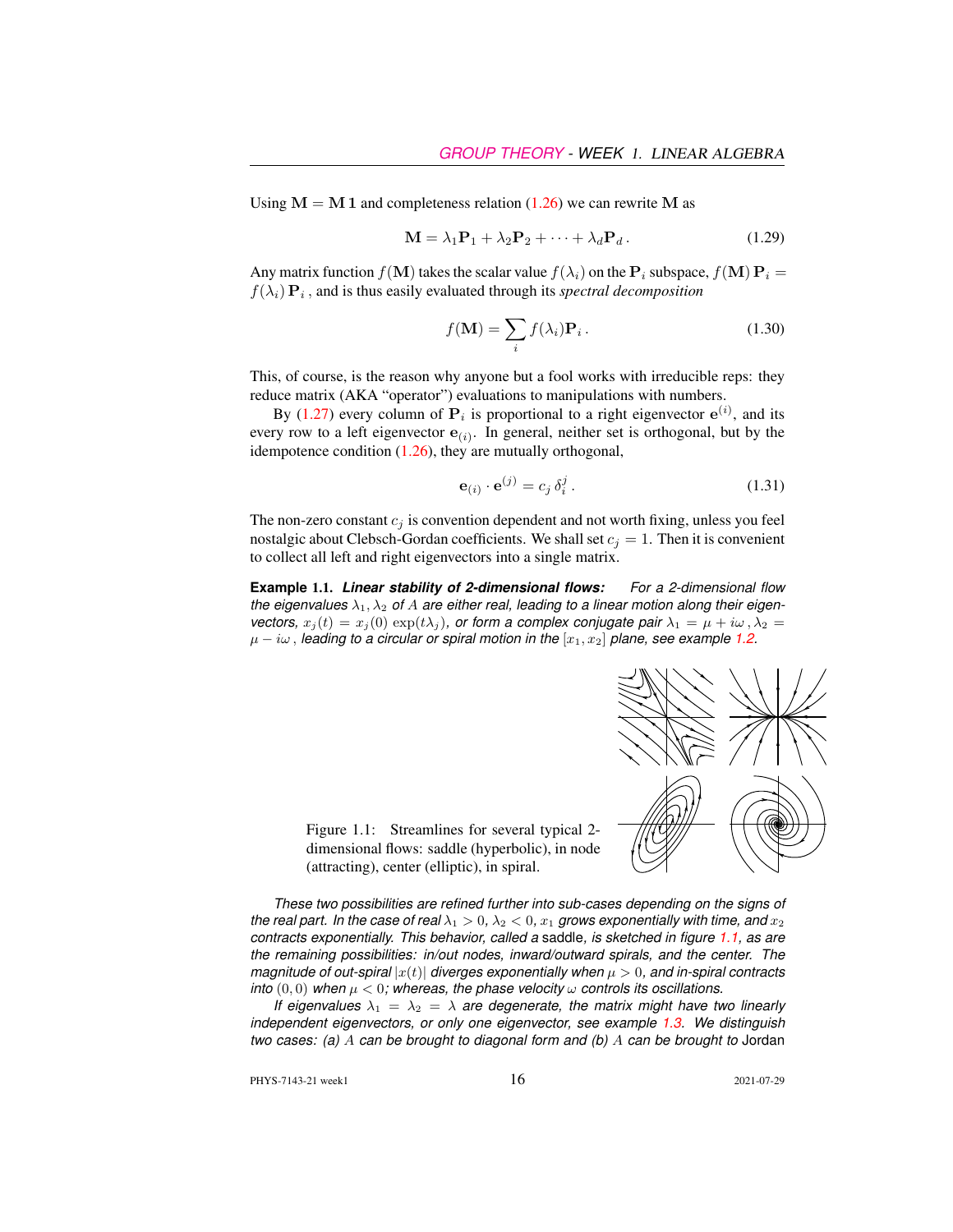

<span id="page-10-2"></span>Figure 1.2: Qualitatively distinct types of exponents  $\{\lambda^{(1)},\lambda^{(2)}\}$  of a  $[2\times2]$  Jacobian matrix. Here the eigenvalues of the Jacobian matrix are *multipliers*  $\Lambda^{(j)}$ , and the *exponents* are defined as the deformation rates  $\lambda^{(j)} = \log(\Lambda^{(j)})/t$ .

form*, which (in dimension 2 or higher) has zeros everywhere except for the repeating eigenvalues on the diagonal and some 1's directly above it. For every such Jordan*  $[d_{\alpha} \times d_{\alpha}]$  *block there is only one eigenvector per block.* 

*We sketch the full set of possibilities in figures [1.1](#page-9-1) and [1.2.](#page-10-2)*

<span id="page-10-1"></span>**Example** 1.2. *Complex eigenvalues: in-out spirals. As* M *has only real entries, it will in general have either real eigenvalues, or complex conjugate pairs of eigenvalues. Also the corresponding eigenvectors can be either real or complex. All coordinates used in defining a dynamical flow are real numbers, so what is the meaning of a* complex *eigenvector?*

*If*  $\lambda_k, \lambda_{k+1}$  *eigenvalues that lie within a diagonal* [2×2] *sub-block*  $M' \subset M$  *form a complex conjugate pair,*  $\{\lambda_k, \lambda_{k+1}\} = \{\mu + i\omega, \mu - i\omega\}$ , the corresponding complex eigenvectors can be replaced by their real and imaginary parts,  $\{{\bf e}^{(k)},{\bf e}^{(k+1)}\}\rightarrow$  ${Re}e^{(k)}, Im e^{(k)}\}$ . In this 2-dimensional real representation,  $\mathbf{M}' \to A$ , the block A is a sum of the rescaling $\times$ identity and the generator of SO(2) rotations in the  $\{ \rm{Re}\, e^{(1)}, \rm{Im}\, e^{(1)} \}$ *plane.*

$$
A = \left[ \begin{array}{cc} \mu & -\omega \\ \omega & \mu \end{array} \right] = \mu \left[ \begin{array}{cc} 1 & 0 \\ 0 & 1 \end{array} \right] + \omega \left[ \begin{array}{cc} 0 & -1 \\ 1 & 0 \end{array} \right].
$$

*Trajectories of*  $\dot{\mathbf{x}} = A\mathbf{x}$ , given by  $\mathbf{x}(t) = J^t \mathbf{x}(0)$ , where (omitting  $e^{(3)}$ ,  $e^{(4)}$ ,  $\cdots$  eigen*directions)*

$$
J^{t} = e^{tA} = e^{t\mu} \begin{bmatrix} \cos \omega t & -\sin \omega t \\ \sin \omega t & \cos \omega t \end{bmatrix},
$$
 (1.32)

*spiral in/out around*  $(x, y) = (0, 0)$ *, see figure* [1.1,](#page-9-1) with the rotation period T and the radial expansion /contraction multiplier along the  $e^{(j)}$  eigen-direction per a turn of the *spiral:*  $T = 2\pi/\omega$ ,  $\Lambda_{radial} = e^{T\mu}$ . (1.33) exercise [1.4](#page-16-5)

$$
T = 2\pi/\omega, \qquad \Lambda_{radial} = e^{T\mu}.
$$
 (1.33) **exercise**

*We learn that the typical turnover time scale in the neighborhood of the equilibrium*  $(x, y) = (0, 0)$  *is of order* ≈ T *(and not, let us say, 1000 T, or* 10<sup>-2</sup>*T)*.

<span id="page-10-0"></span>**Example** 1.3. *Degenerate eigenvalues. While for a matrix with generic real elements all eigenvalues are distinct with probability 1, that is not true in presence of symmetries, or spacial parameter values (bifurcation points). What can one say about*

2021-07-29 17 PHYS-7143-21 week1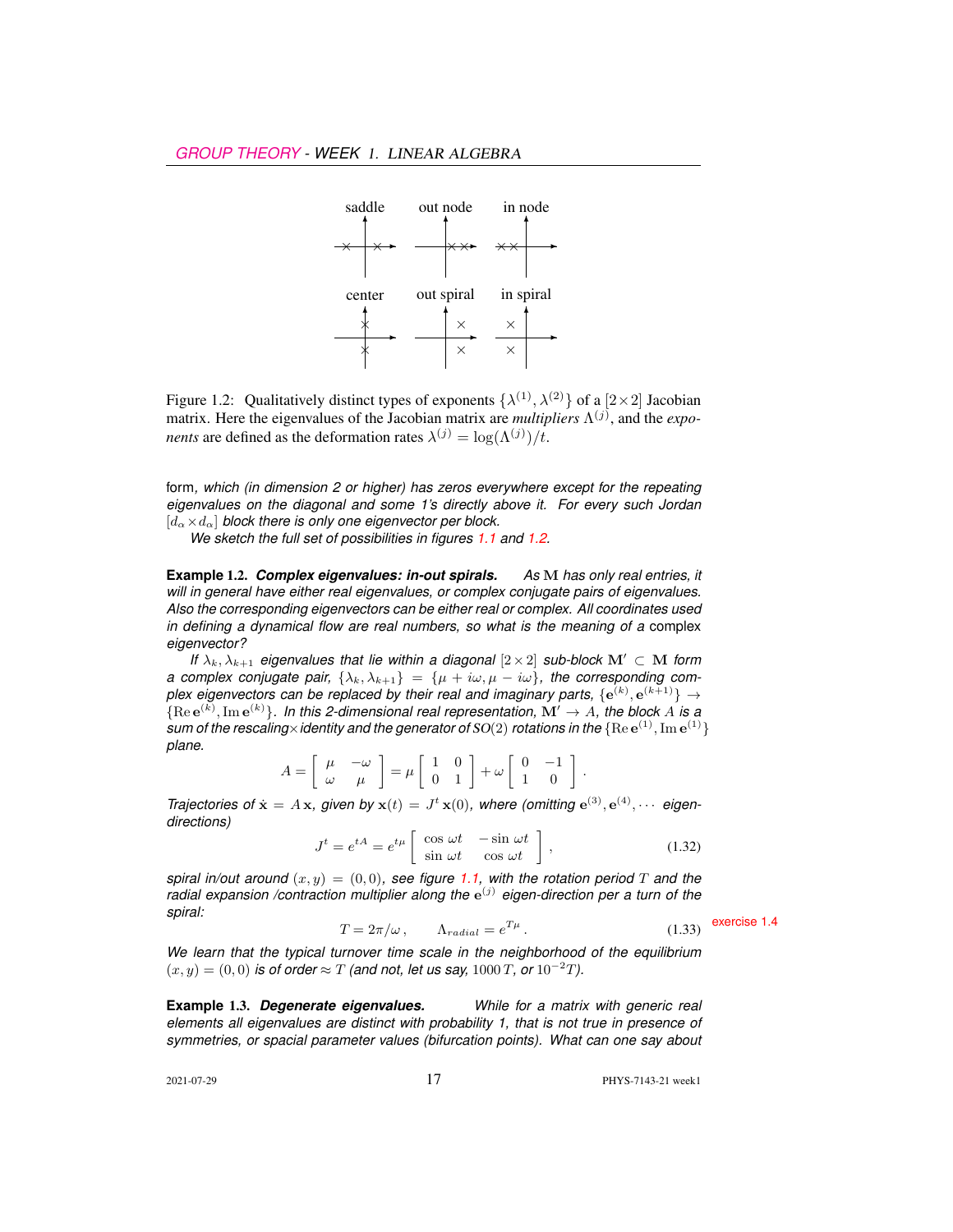*situation where*  $d_{\alpha}$  *eigenvalues are degenerate,*  $\lambda_{\alpha} = \lambda_i = \lambda_{i+1} = \cdots = \lambda_{i+d_{\alpha}-1}$ ? *Hamilton-Cayley [\(1.24\)](#page-8-3) now takes form*

<span id="page-11-1"></span>
$$
\prod_{\alpha=1}^{r} (\mathbf{M} - \lambda_{\alpha} \mathbf{1})^{d_{\alpha}} = 0, \qquad \sum_{\alpha} d_{\alpha} = d. \tag{1.34}
$$

*We distinguish two cases:*

M can be brought to diagonal form. *The characteristic equation [\(1.34\)](#page-11-1) can be replaced by the minimal polynomial,*

<span id="page-11-0"></span>
$$
\prod_{\alpha=1}^{r} (\mathbf{M} - \lambda_{\alpha} \mathbf{1}) = 0, \qquad (1.35)
$$

where the product includes each distinct eigenvalue only once. Matrix M acts multi*plicatively*

$$
\mathbf{M} \,\mathbf{e}^{(\alpha,k)} = \lambda_i \mathbf{e}^{(\alpha,k)},\tag{1.36}
$$

on a  $d_{\alpha}$ -dimensional subspace spanned by a linearly independent set of basis eigenvectors  $\{e^{(\alpha,1)}, e^{(\alpha,2)}, \cdots, e^{(\alpha,d_\alpha)}\}$ . This is the easy case. Luckily, if the degeneracy is *due to a finite or compact symmetry group, relevant* M *matrices can always be brought to such diagonalizable form.*

M can only be brought to upper-triangular, Jordan form. *This is the messy case, so we only illustrate the key idea in example [1.4.](#page-11-2)*

<span id="page-11-2"></span>**Example** 1.4. *Decomposition of 2-dimensional vector spaces: Enumeration of every possible kind of linear algebra eigenvalue / eigenvector combination is beyond what we can reasonably undertake here. However, enumerating solutions for the simplest case, a general* [2×2] *non-singular matrix*

$$
\mathbf{M} = \left[ \begin{array}{cc} M_{11} & M_{12} \\ M_{21} & M_{22} \end{array} \right].
$$

*takes us a long way toward developing intuition about arbitrary finite-dimensional matrices. The eigenvalues*

<span id="page-11-3"></span>
$$
\lambda_{1,2} = \frac{1}{2} \text{tr} \, \mathbf{M} \pm \frac{1}{2} \sqrt{(\text{tr} \, \mathbf{M})^2 - 4 \det \mathbf{M}}
$$
\n(1.37)

*are the roots of the characteristic (secular) equation [\(1.21\)](#page-7-4):*

<span id="page-11-4"></span>
$$
det (M - \lambda 1) = (\lambda_1 - \lambda)(\lambda_2 - \lambda)
$$
  
=  $\lambda^2 - tr M \lambda + det M = 0.$ 

Distinct eigenvalues case *has already been described in full generality. The left/right eigenvectors are the rows/columns of projection operators (see example [1.5\)](#page-12-0)*

$$
P_1 = \frac{\mathbf{M} - \lambda_2 \mathbf{1}}{\lambda_1 - \lambda_2}, \qquad P_2 = \frac{\mathbf{M} - \lambda_1 \mathbf{1}}{\lambda_2 - \lambda_1}, \qquad \lambda_1 \neq \lambda_2.
$$
 (1.38)

PHYS-7143-21 week1 2021-07-29 2021-07-29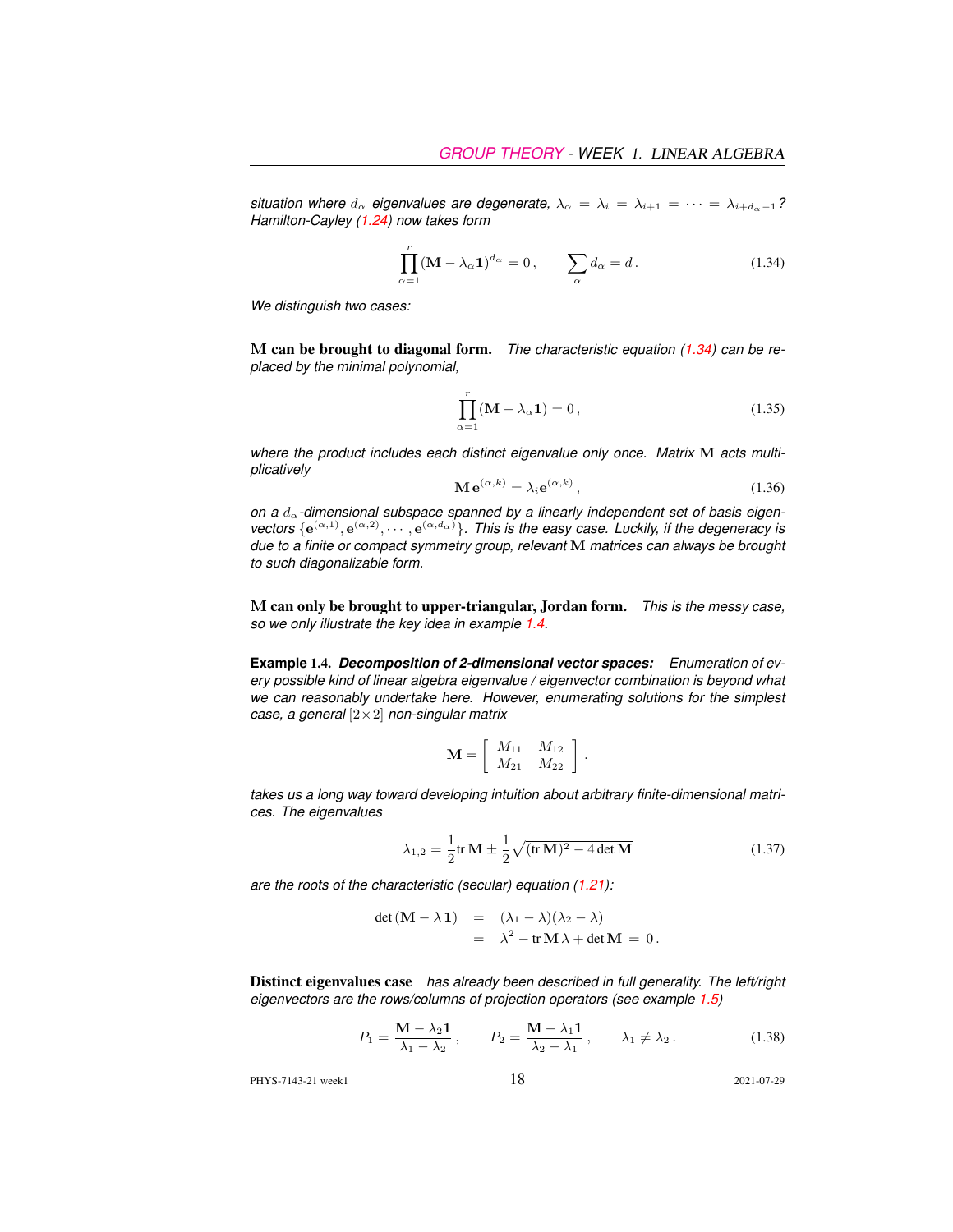**Degenerate eigenvalues.** *If*  $\lambda_1 = \lambda_2 = \lambda$ *, we distinguish two cases: (a)* M *can be brought to diagonal form. This is the easy case. (b)* M *can be brought to* Jordan form*, with zeros everywhere except for the diagonal, and some 1's directly above it; for a*  $[2 \times 2]$ *matrix the Jordan form is*

$$
\mathbf{M} = \begin{bmatrix} \lambda & 1 \\ 0 & \lambda \end{bmatrix}, \qquad \mathbf{e}^{(1)} = \begin{bmatrix} 1 \\ 0 \end{bmatrix}, \ \mathbf{v}^{(2)} = \begin{bmatrix} 0 \\ 1 \end{bmatrix}
$$

 ${\bf v}^{(2)}$  helps span the 2-dimensional space,  $({\bf M}-\lambda)^2{\bf v}^{(2)}=0,$  but is not an eigenvector,  $a$ s  $Mv^{(2)} = \lambda v^{(2)} + e^{(1)}$ . For every such Jordan  $[d_\alpha \times d_\alpha]$  block there is only one *eigenvector per block. Noting that*

$$
\mathbf{M}^m = \left[ \begin{array}{cc} \lambda^m & m \lambda^{m-1} \\ 0 & \lambda^m \end{array} \right] \,,
$$

we see that instead of acting multiplicatively on  $\mathbb{R}^2$ , Jacobian matrix  $J^t = \exp(t\mathbf{M})$ 

$$
e^{t\mathbf{M}}\begin{pmatrix} u \\ v \end{pmatrix} = e^{t\lambda} \begin{pmatrix} u + tv \\ v \end{pmatrix}
$$
 (1.39)

.

*picks up a power-low correction. That spells trouble (logarithmic term* ln t *if we bring the extra term into the exponent).*

<span id="page-12-0"></span>**Example** 1.5. *Projection operator decomposition in 2 dimensions: Let's illustrate how the distinct eigenvalues case works with the*  $[2 \times 2]$  *matrix [\[11\]](#page-15-5)* 

$$
\mathbf{M} = \left[ \begin{array}{cc} 4 & 1 \\ 3 & 2 \end{array} \right] .
$$

*Its eigenvalues*  $\{\lambda_1, \lambda_2\} = \{5, 1\}$  *are the roots [\(1.37\)](#page-11-3):* 

$$
\det (M - \lambda 1) = \lambda^2 - 6\lambda + 5 = (5 - \lambda)(1 - \lambda) = 0.
$$

*That* M *satisfies its secular equation (Hamilton-Cayley theorem) can be verified by explicit calculation:*

$$
\left[\begin{array}{cc}4 & 1\\3 & 2\end{array}\right]^2 - 6\left[\begin{array}{cc}4 & 1\\3 & 2\end{array}\right] + 5\left[\begin{array}{cc}1 & 0\\0 & 1\end{array}\right] = \left[\begin{array}{cc}0 & 0\\0 & 0\end{array}\right].
$$

*Associated with each root*  $\lambda_i$  *is the projection operator [\(1.38\)](#page-11-4)* 

$$
\mathbf{P}_1 = \frac{1}{4}(\mathbf{M} - \mathbf{1}) = \frac{1}{4} \begin{bmatrix} 3 & 1 \\ 3 & 1 \end{bmatrix}
$$
 (1.40)

$$
\mathbf{P}_2 = -\frac{1}{4}(\mathbf{M} - 5 \cdot \mathbf{1}) = \frac{1}{4} \begin{bmatrix} 1 & -1 \\ -3 & 3 \end{bmatrix} . \tag{1.41}
$$

*Matrices*  $P_i$  *are orthonormal and complete. The dimension of the <i>ith subspace is given* by  $d_i = \text{tr } \mathbf{P}_i$ ; *in case at hand both subspaces are 1-dimensional. From the characteristic equation it follows that*  $P_i$  *satisfies the eigenvalue equation*  $MP_i = \lambda_i P_i$ . *Two consequences are immediate. First, we can easily evaluate any function of* M *by spectral decomposition, for example*

$$
\mathbf{M}^7 - 3 \cdot \mathbf{1} = (5^7 - 3)\mathbf{P}_1 + (1 - 3)\mathbf{P}_2 = \begin{bmatrix} 58591 & 19531 \\ 58593 & 19529 \end{bmatrix}.
$$

2021-07-29 19 PHYS-7143-21 week1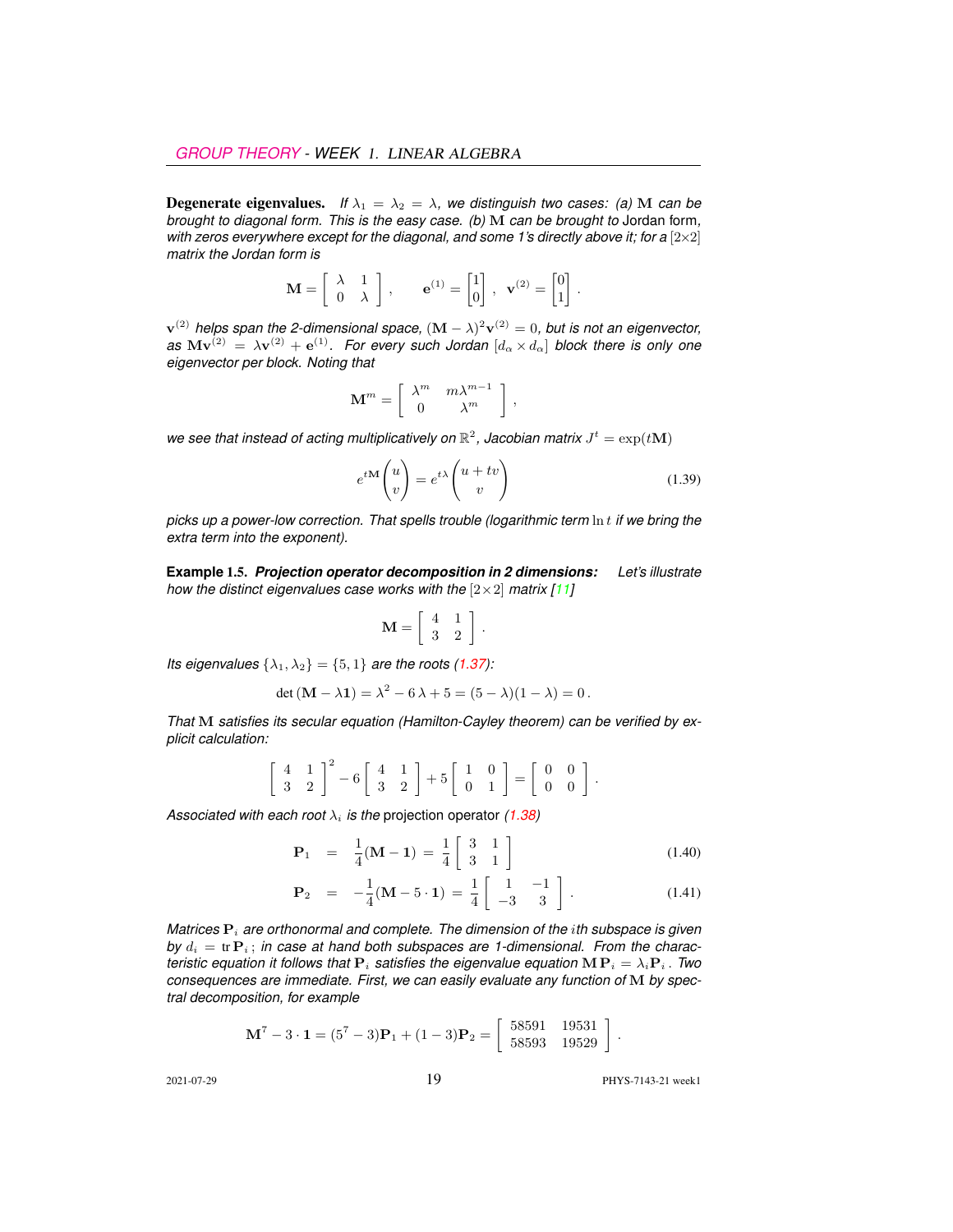*Second, as*  $P_i$  *satisfies the eigenvalue equation, its every column is a right eigenvector, and every row a left eigenvector. Picking first row/column we get the eigenvectors:*

$$
{\bf e}^{(1)}, {\bf e}^{(2)} = {\begin{bmatrix} 1 \\ 1 \end{bmatrix}, \begin{bmatrix} 1 \\ -3 \end{bmatrix}} \n{\bf e}_{(1)}, {\bf e}_{(2)} = {\begin{bmatrix} 3 \\ 1 \end{bmatrix}, \begin{bmatrix} 1 \\ -1 \end{bmatrix}},
$$

with overall scale arbitrary. The matrix is not symmetric, so  $\{e^{(j)}\}$  do not form an orthogonal basis. The left-right eigenvector dot products  ${\bf e}_{(j)}\cdot{\bf e}^{(k)}$ , however, are orthogonal *as in [\(1.31\)](#page-9-2), by inspection. (Continued in example* ??*.)*

**Example** 1.6. *Computing matrix exponentials. If* A *is diagonal (the system is un-* $\mathop{\mathsf{coupled}}\nolimits$ , then  $e^{tA}$  is given by



If A is diagonalizable,  $A = FDF^{-1}$ , where D is the diagonal matrix of the eigen*values of* A *and* F *is the matrix of corresponding eigenvectors, the result is simple:*  $A^n = (FDF^{-1})(FDF^{-1}) \dots (FDF^{-1}) = FD^nF^{-1}.$  Inserting this into the Taylor se*ries for*  $e^x$  gives  $e^{At} = Fe^{Dt}F^{-1}$ .

*But* A *may not have* d *linearly independant eigenvectors, making* F *singular and forcing us to take a different route. To illustrate this, consider* [2×2] *matrices. For any linear system in* R 2 *, there is a similarity transformation*

$$
B = U^{-1}AU,
$$

*where the columns of* U *consist of the generalized eigenvectors of* A *such that* B *has one of the following forms:*

$$
B = \left[ \begin{array}{cc} \lambda & 0 \\ 0 & \mu \end{array} \right], \qquad B = \left[ \begin{array}{cc} \lambda & 1 \\ 0 & \lambda \end{array} \right], \qquad B = \left[ \begin{array}{cc} \mu & -\omega \\ \omega & \mu \end{array} \right].
$$

*These three cases, called normal forms, correspond to* A *having (1) distinct real eigenvalues, (2) degenerate real eigenvalues, or (3) a complex pair of eigenvalues. It follows that*

$$
e^{Bt}=\left[\begin{array}{cc} e^{\lambda t} & 0 \\ 0 & e^{\mu t} \end{array}\right]\,,\qquad e^{Bt}=e^{\lambda t}\left[\begin{array}{cc} 1 & t \\ 0 & 1 \end{array}\right]\,,\qquad e^{Bt}=e^{at}\left[\begin{array}{cc} \cos b t & -\sin b t \\ \sin b t & \cos b t \end{array}\right]\,,
$$

and  $e^{At} = Ue^{Bt}U^{-1}$ . What we have done is classify all  $[2 \times 2]$  matrices as belonging to *one of three classes of geometrical transformations. The first case is scaling, the second is a shear, and the third is a combination of rotation and scaling. The generalization of these normal forms to* R d *is called the Jordan normal form. (J. Halcrow)*

PHYS-7143-21 week1 20 2021-07-29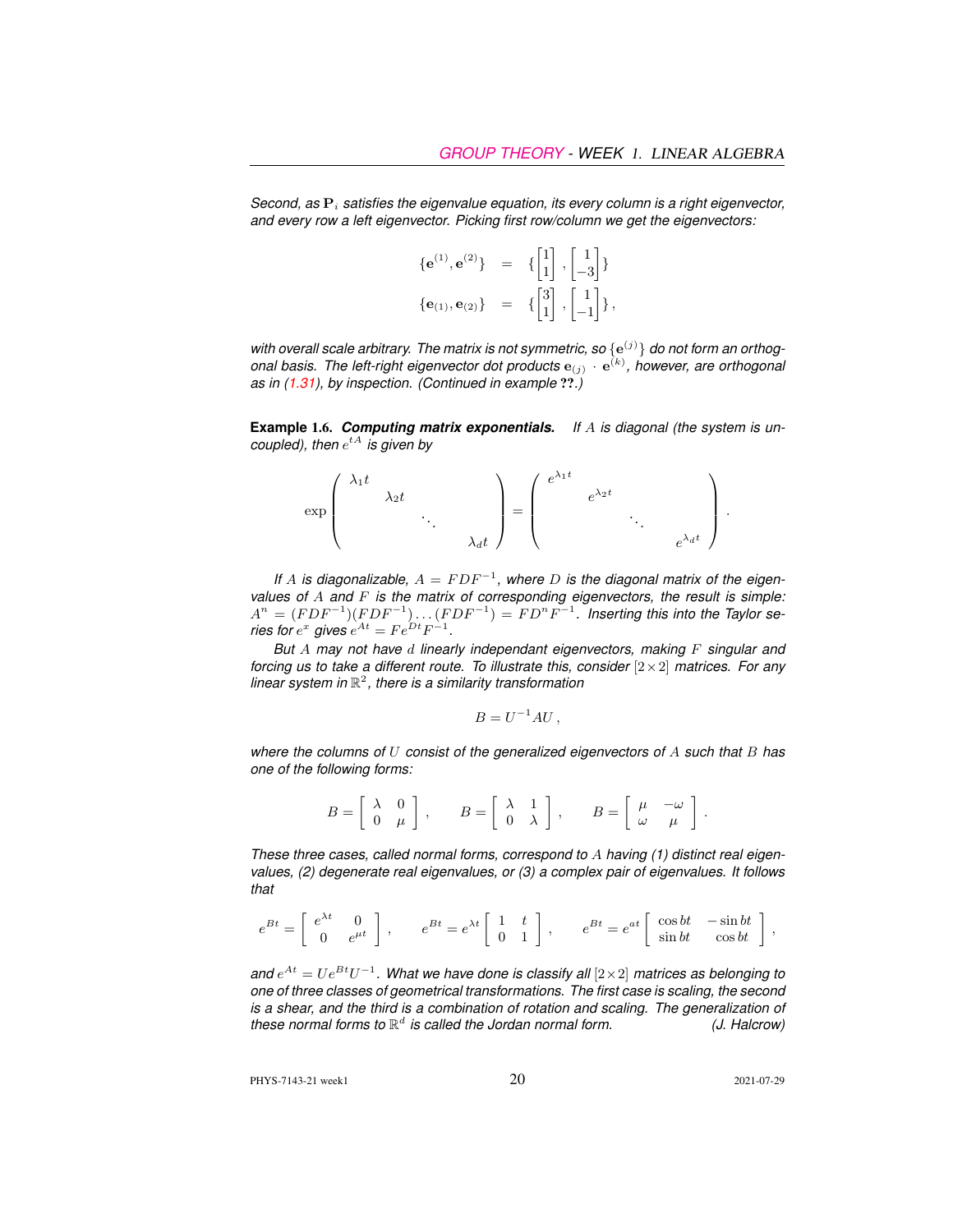#### <span id="page-14-0"></span>1.6.1 Yes, but how do you really do it?

As M has only real entries, it will in general have either real eigenvalues (over-damped oscillator, for example), or complex conjugate pairs of eigenvalues (under-damped oscillator, for example). That is not surprising, but also the corresponding eigenvectors can be either real or complex. All coordinates used in defining the flow are real numbers, so what is the meaning of a *complex* eigenvector?

Due to the reality of M, complex eigenvalues form complex conjugate pairs,

$$
\{\lambda_k, \lambda_{k+1}\} = \{\mu + i\omega, \mu - i\omega\},\
$$

and the sum of terms in the spectral decomposition  $(1.29)$  of M is real,

$$
\mathbf{M} = \cdots + (\mu_k + i\omega_k)\mathbf{P}_k + (\mu_k - i\omega_k)\mathbf{P}_{k+1} + \cdots
$$
  
= \cdots + \mu\_k \mathbf{R}\_k + \omega\_k \mathbf{Q}\_k + \cdots, (1.42)

where  $\mathbf{R}_k = \mathbf{P}_k + \mathbf{P}_{k+1}$  and  $\mathbf{Q}_k = i(\mathbf{P}_k - \mathbf{P}_{k+1})$  are matrices with real elements.

$$
\mathbf{P}_k = \frac{1}{2}(\mathbf{R} + i\mathbf{Q}), \qquad \mathbf{P}_{k+1} = \mathbf{P}_k^*,
$$

Any matrix function  $f(\mathbf{M})$  takes the scalar value  $f(\lambda_i)$  on the  $\mathbf{P}_i$  subspace,  $f(\mathbf{M}) \mathbf{P}_i =$  $f(\lambda_i) \mathbf{P}_i$ , and is thus easily evaluated through its

they are in a sense degenerate:

is also a projection operator pair, but this time

If two eigenvalues form a complex conjugate pair,  $\{\lambda_k, \lambda_{k+1}\} = \{\mu + i\omega, \mu - i\omega\},\$ they are in a sense degenerate: while a real  $\lambda_k$  characterizes a motion along a line, a complex  $\lambda_k$  characterizes a spiralling motion in a plane. We determine this plane by replacing the corresponding complex eigenvectors by their real and imaginary parts,  ${e^{(k)}, e^{(k+1)}} \rightarrow {Re e^{(k)}, Im e^{(k)}}$ , or, in terms of projection operators: Substitution

$$
\begin{bmatrix} \mathbf{P}_k \\ \mathbf{P}_{k+1} \end{bmatrix} = \frac{1}{2} \begin{bmatrix} 1 & i \\ 1 & -i \end{bmatrix} \begin{bmatrix} \mathbf{R} \\ \mathbf{Q} \end{bmatrix},
$$

suggest introduction of a det  $U = 1$ , special unitary matrix

$$
U = \frac{e^{i\pi/2}}{\sqrt{2}} \begin{bmatrix} 1 & i \\ 1 & -i \end{bmatrix}
$$
 (1.43)

which brings the  $\lambda_k \mathbf{P}_k + \lambda_{k+1} \mathbf{P}_{k+1}$  complex eigenvalue pair in the spectral decomposition into the real form,

$$
U^{\top} \begin{bmatrix} \mu + i\omega & 0 \\ 0 & \mu - i\omega \end{bmatrix} U = \begin{bmatrix} \mu & -\omega \\ \omega & \mu \end{bmatrix}.
$$

$$
[\mathbf{P}_k, \mathbf{P}_{k+1}] \begin{bmatrix} \lambda & 0 \\ 0 & \lambda^* \end{bmatrix} \begin{bmatrix} \mathbf{P}_k \\ \mathbf{P}_{k+1} \end{bmatrix} = [\mathbf{R}, \mathbf{Q}] \begin{bmatrix} \mu & -\omega \\ \omega & \mu \end{bmatrix} \begin{bmatrix} \mathbf{R} \\ \mathbf{Q} \end{bmatrix},
$$
(1.44)

where we have dropped the superscript  $(k)$  for notational brevity.

To summarize, spectrally decomposed matrix M acts along lines on subspaces corresponding to real eigenvalues, and as a  $[2\times 2]$  rotation in a plane on subspaces corresponding to complex eigenvalue pairs.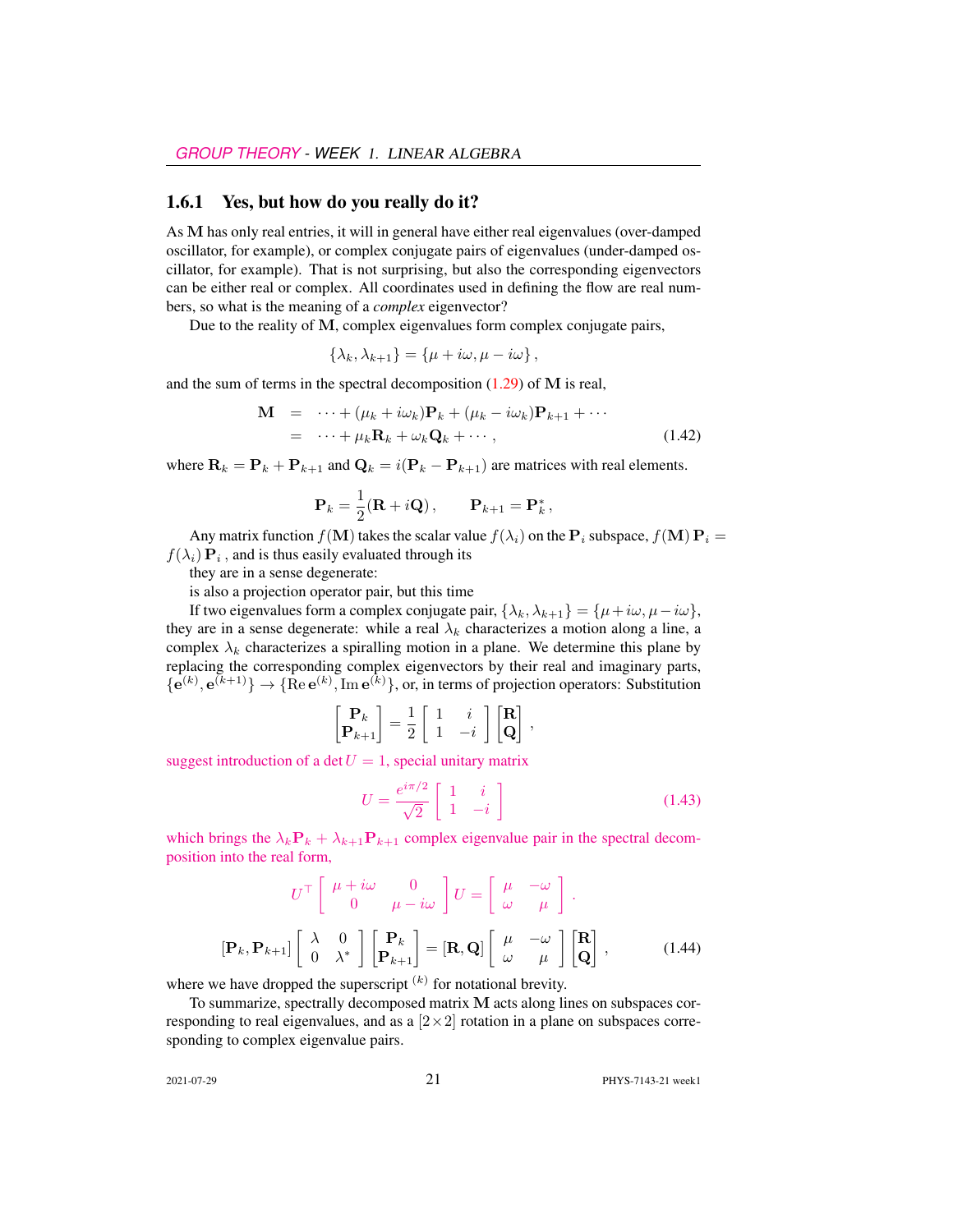#### **Commentary**

**Remark** 1.1. Projection operators. The construction of projection operators given in sect. [1.6.1](#page-14-0) is taken from refs.  $[5, 6]$  $[5, 6]$  $[5, 6]$ . Who wrote this down first we do not know, lineage certainly goes all the way back to Lagrange polynomials [\[13\]](#page-15-8), but projection operators tend to get drowned in sea of algebraic details. Arfken and Weber [\[1\]](#page-15-9) ascribe spectral decomposition [\(1.30\)](#page-9-0) to Sylvester. Halmos  $[9]$  is a good early reference - but we like Harter's exposition  $[10-12]$  $[10-12]$  best, for its multitude of specific examples and physical illustrations. In particular, by the time we get to  $(1.27)$  we have tacitly assumed full diagonalizability of matrix M. That is the case for the compact groups we will study here (they are all subgroups of  $U(n)$ ) but not necessarily in other applications. A bit of what happens then (nilpotent blocks) is touched upon in example [1.4.](#page-11-2) Harter in his lecture Harter's [lecture 5](https://www.youtube.com/watch?v=jLO7-Pks0QM) (starts about min. 31 into the lecture) explains this in great detail - its well worth your time.

#### References

- <span id="page-15-9"></span>[1] G. B. Arfken and H. J. Weber, *[Mathematical Methods for Physicists: A Compre](http://books.google.com/books?vid=ISBN9780123846549)[hensive Guide](http://books.google.com/books?vid=ISBN9780123846549)*, 6th ed. (Academic, New York, 2005).
- <span id="page-15-0"></span>[2] G. B. Arfken, H. J. Weber, and F. E. Harris, *[Mathematical Methods for Physi](http://books.google.com/books?vid=ISBN9780123846549)[cists: A Comprehensive Guide](http://books.google.com/books?vid=ISBN9780123846549)*, 7th ed. (Academic, New York, 2013).
- <span id="page-15-2"></span>[3] S. Axler, ["Down with determinants!",](http://dx.doi.org/10.2307/2975348) [Amer. Math. Monthly](https://doi.org/10.2307/2975348) 102, 139–154 (1995).
- <span id="page-15-4"></span>[4] F. Chung and S.-T. Yau, ["Discrete Green's functions",](http://dx.doi.org/10.1006/jcta.2000.3094) [J. Combin. Theory A](https://doi.org/10.1006/jcta.2000.3094) 91, [191–214 \(2000\).](https://doi.org/10.1006/jcta.2000.3094)
- <span id="page-15-6"></span>[5] P. Cvitanović, ["Group theory for Feynman diagrams in non-Abelian gauge the](http://dx.doi.org/10.1103/PhysRevD.14.1536)[ories",](http://dx.doi.org/10.1103/PhysRevD.14.1536) Phys. Rev. D 14[, 1536–1553 \(1976\).](https://doi.org/10.1103/PhysRevD.14.1536)
- <span id="page-15-7"></span>[6] P. Cvitanović, [Classical and exceptional Lie algebras as invariance algebras,](http://birdtracks.eu/refs/OxfordPrepr.pdf) Oxford Univ. preprint 40/77, unpublished., 1977.
- <span id="page-15-3"></span>[7] R. Giles and C. B. Thorn, ["Lattice approach to string theory",](http://dx.doi.org/10.1103/PhysRevD.16.366) [Phys. Rev. D](https://doi.org/10.1103/PhysRevD.16.366) 16, [366–386 \(1977\).](https://doi.org/10.1103/PhysRevD.16.366)
- <span id="page-15-1"></span>[8] G. H. Golub and C. F. Van Loan, *[Matrix Computations](http://books.google.com/books?vid=ISBN1421407949)*, 4th ed. (J. Hopkins Univ. Press, Baltimore, MD, 2013).
- <span id="page-15-10"></span>[9] P. R. Halmos, *[Finite-Dimensional Vector Spaces](http://books.google.com/books?vid=ISBN9780691090955)* (Princeton Univ. Press, Princeton NJ, 1948).
- <span id="page-15-11"></span>[10] W. G. Harter, ["Algebraic theory of ray representations of finite groups",](http://dx.doi.org/10.1063/1.1664901) [J. Math.](https://doi.org/10.1063/1.1664901) Phys. 10[, 739–752 \(1969\).](https://doi.org/10.1063/1.1664901)
- <span id="page-15-5"></span>[11] W. G. Harter, *[Principles of Symmetry, Dynamics, and Spectroscopy](http://www.uark.edu/ua/modphys/markup/PSDS_Info.html)* (Wiley, New York, 1993).
- <span id="page-15-12"></span>[12] W. G. Harter and N. dos Santos, ["Double-group theory on the half-shell and the](http://dx.doi.org/10.1119/1.11134) [two-level system. I. Rotation and half-integral spin states",](http://dx.doi.org/10.1119/1.11134) [Amer. J. Phys.](https://doi.org/10.1119/1.11134) 46, [251–263 \(1978\).](https://doi.org/10.1119/1.11134)
- <span id="page-15-8"></span>[13] K. Hoffman and R. Kunze, *[Linear Algebra](http://dx.doi.org/10.2307/3617032)*, 2nd ed. (Prentice-Hall, Englewood Cliffs NJ, 1971).

PHYS-7143-21 week1 22 2021-07-29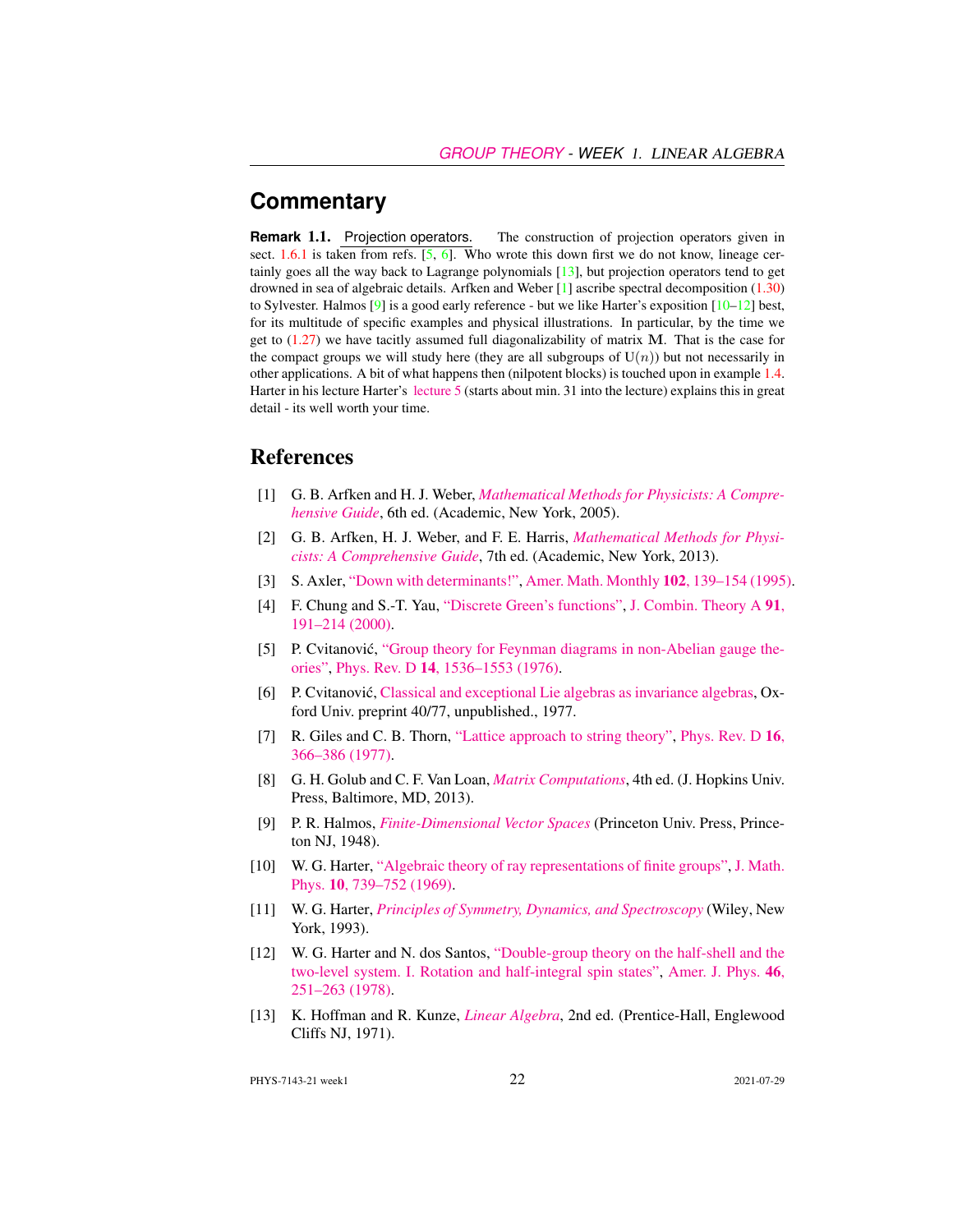- <span id="page-16-4"></span>[14] G. Papathanasiou and C. B. Thorn, ["Worldsheet propagator on the lightcone](http://dx.doi.org/10.1103/PhysRevD.87.066005) [worldsheet lattice",](http://dx.doi.org/10.1103/PhysRevD.87.066005) Phys. Rev. D 87[, 066005 \(2013\).](https://doi.org/10.1103/PhysRevD.87.066005)
- <span id="page-16-3"></span>[15] M. Stone and P. Goldbart, *[Mathematics for Physics: A Guided Tour for Graduate](http://dx.doi.org/10.1017/cbo9780511627040) [Students](http://dx.doi.org/10.1017/cbo9780511627040)* (Cambridge Univ. Press, Cambridge UK, 2009).

#### **Exercises**

<span id="page-16-0"></span>1.1. Trace-log of a matrix. Prove that

$$
\det M = e^{\text{tr}\ln M}.
$$

for an arbitrary nonsingular finite dimensional matrix M, det  $M \neq 0$ .

<span id="page-16-1"></span>1.2. Stability, diagonal case. Verify that for a diagonalizable matrix  $A$  the exponential is also diagonalizable

$$
J^{t} = e^{tA} = U^{-1} e^{tA_D} U, \quad A_D = UAU^{-1}.
$$
 (1.45)

<span id="page-16-2"></span>1.3. The matrix square root. Consider matrix

$$
A = \left[ \begin{array}{cc} 4 & 10 \\ 0 & 9 \end{array} \right] .
$$

Generalize the square root function  $f(x) = x^{1/2}$  to a square root  $f(A) = A^{1/2}$  of a matrix A.

a) Which one(s) of these is/are the square root of A

 $\left[\begin{array}{cc} 2 & 2 \\ 0 & 3 \end{array}\right]$ ,  $\left[\begin{array}{cc} -2 & 10 \\ 0 & 3 \end{array}\right]$ ,  $\left[\begin{array}{cc} -2 & -2 \\ 0 & -3 \end{array}\right]$  $0 -3$  $\begin{bmatrix} 2 & -10 \\ 0 & 2 \end{bmatrix}$  $0 -3$ ?

b) Assume that the eigenvalues of a  $[d \times d]$  matrix are all distinct. How many square root matrices does such matrix have?

c) Given a  $[2\times2]$  matrix A with a distinct pair of eigenvalues  $\{\lambda_1, \lambda_2\}$ , write down a formula that generates all square root matrices  $A^{1/2}$ . Hint: one can do this using the 2 projection operators associates with the matrix  $A$ . 2 points

- <span id="page-16-5"></span>1.4. **Real representation of complex eigenvalues.** (Verification of example [1.2.](#page-10-1))  $\lambda_k$ ,  $\lambda_{k+1}$ eigenvalues form a complex conjugate pair,  $\{\lambda_k, \lambda_{k+1}\} = \{\mu + i\omega, \mu - i\omega\}$ . Show that
	- (a) corresponding projection operators are complex conjugates of each other,

$$
\mathbf{P} = \mathbf{P}_k \,, \qquad \mathbf{P}^* = \mathbf{P}_{k+1} \,,
$$

where we denote  $P_k$  by P for notational brevity.

(b)  $\bf{P}$  can be written as

$$
\mathbf{P} = \frac{1}{2}(\mathbf{R} + i\mathbf{Q}),
$$

where  $\mathbf{R} = \mathbf{P}_k + \mathbf{P}_{k+1}$  and **Q** are matrices with real elements.